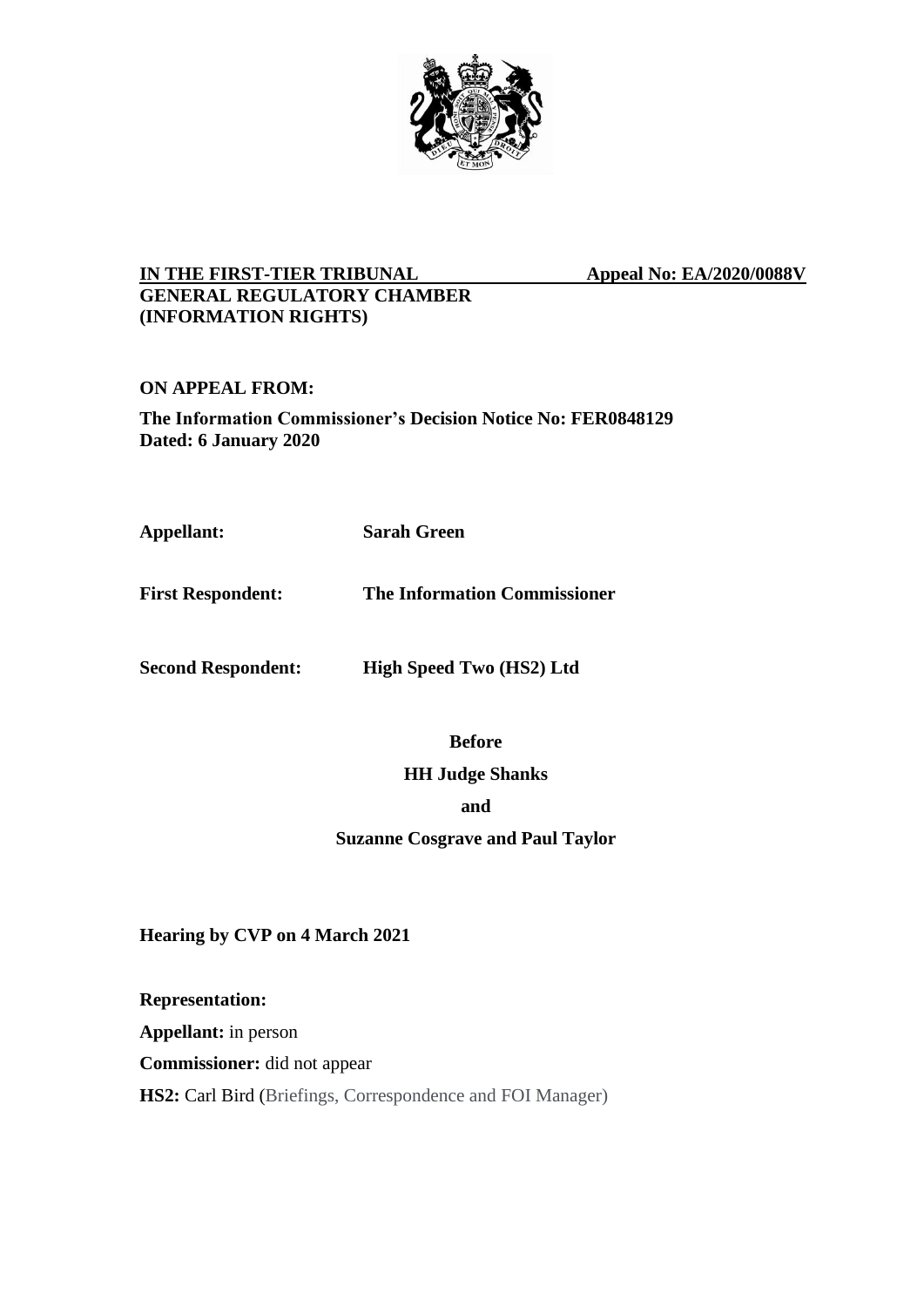## **Subject matter:**

Environmental Information Regulations 2004 (EIR) Regulation 12(4)(d) (incomplete data) Regulation  $12(5)(a)$  (public safety)

#### **DECISION**

**For the reasons set out below, the appeal is allowed and the Tribunal issues the following substitute decision notice.**

#### **Substitute Decision Notice**

| <b>Public authority:</b> | High Speed Two (HS2) Limited |
|--------------------------|------------------------------|
|                          |                              |

**Complainant:** Sarah Green

#### **Decision**

The Complainant's request for environmental information dated 21 January 2019 was not dealt with in accordance with the EIR in that the Public Authority was not entitled to rely on the exceptions provided by regulations  $12(4)(d)$  and  $12(5)(a)$  to withhold any part of the three reports identified by the Public authority as answering the request and they ought to have been made available to the Complainant subject only to the redaction of personal data in accordance with regulation 13.

#### **Steps to be taken**

The Public Authority must by 1600 on 21 May 2021 make available to the Complainant copies of the three reports in full unredacted form save for the redaction of personal data in accordance with regulation 13.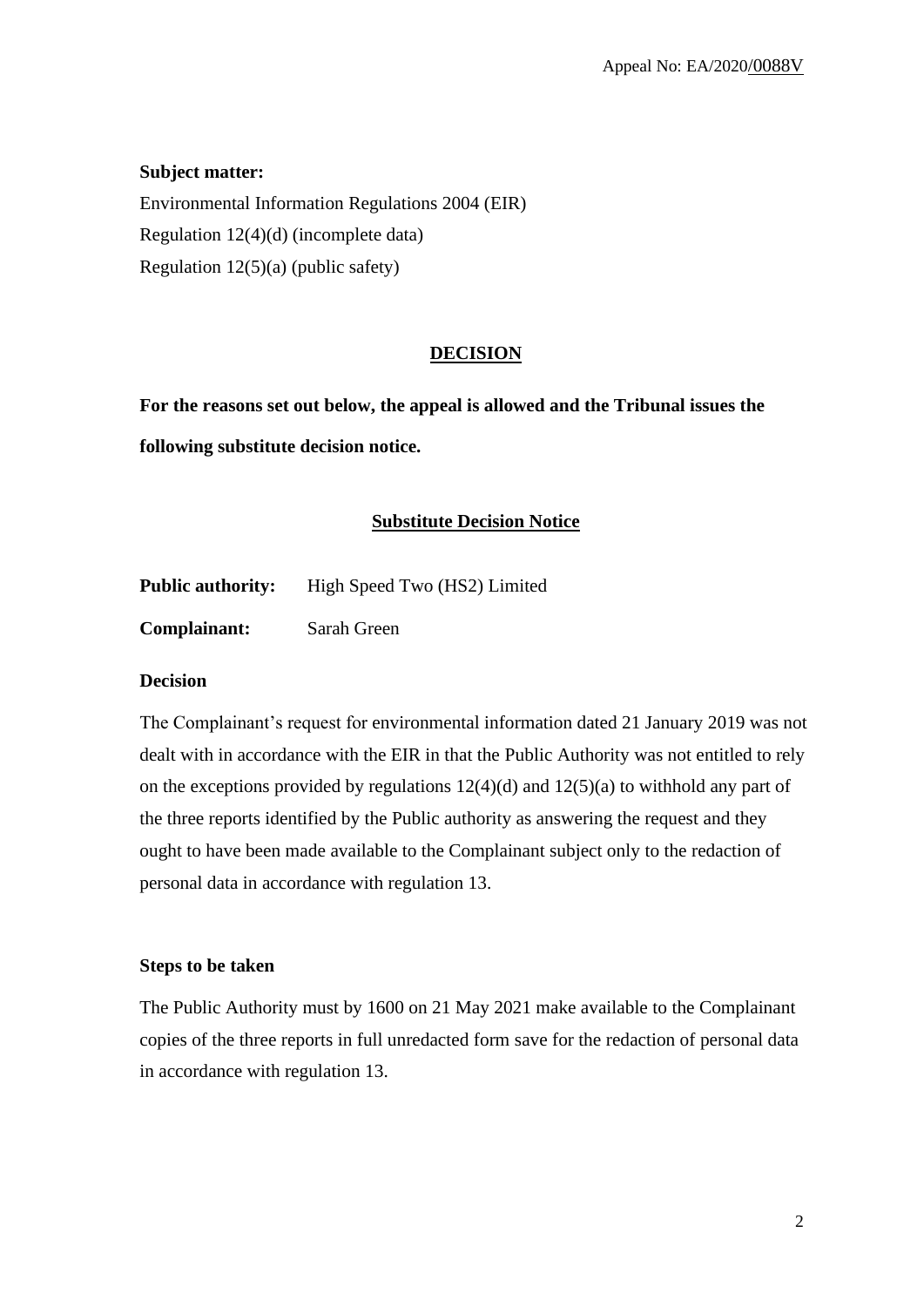#### **REASONS FOR DECISION**

#### **Factual background**

- 1. As it heads north-west out of London the HS2 rail line will cross the Colne valley in Hertfordshire on a 3.4 km long viaduct before entering a 15.75 km tunnel through the Chiltern Hills. HS2's contractors on this section of the line are a joint venture called Align.
- 2. The Colne valley area is underlain by a chalk aquifer which is used extensively for groundwater abstraction to supply water to the public. Affinity Water Ltd, the local water supply company which has a total of about 3.2 million customers, has six groups of abstraction boreholes in the area which take water from the aquifer. In its Petition to Parliament relating to the High Speed Rail (London-West Midlands) Bill which made provision for the HS2 line in May 2014 Affinity stated:

**[23] … Your Petitioner has significant concerns that the proposed railway passes close to six of its groundwater sources which will give rise to operational issues relating to water quality, quantity and ground water levels. Your Petitioner and its customers could be severely affected as the proposed works have the potential to reduce the quality and/or quantity of water abstracted to the extent that supply could be entirely jeopardised. Due to the nature of the chalk and fissures within it, it cannot be known prior to construction and operation what the effects on the sources will be; as such substantial and careful monitoring will be imperative.**

**…**

**[26] Pollution of the groundwater (temporary or permanent) during or following construction may reduce your Petitioner's ability to abstract from these sources [ie the chalk aquifer]. There is also the risk that pollution will occur as a result of the existence of the railway as the capability of the chalk to filter the water may be reduced by the railway's positioning. In addition, pollutants from further afield may be able to transit more easily to the sources as a result of piling/tunnelling processes …**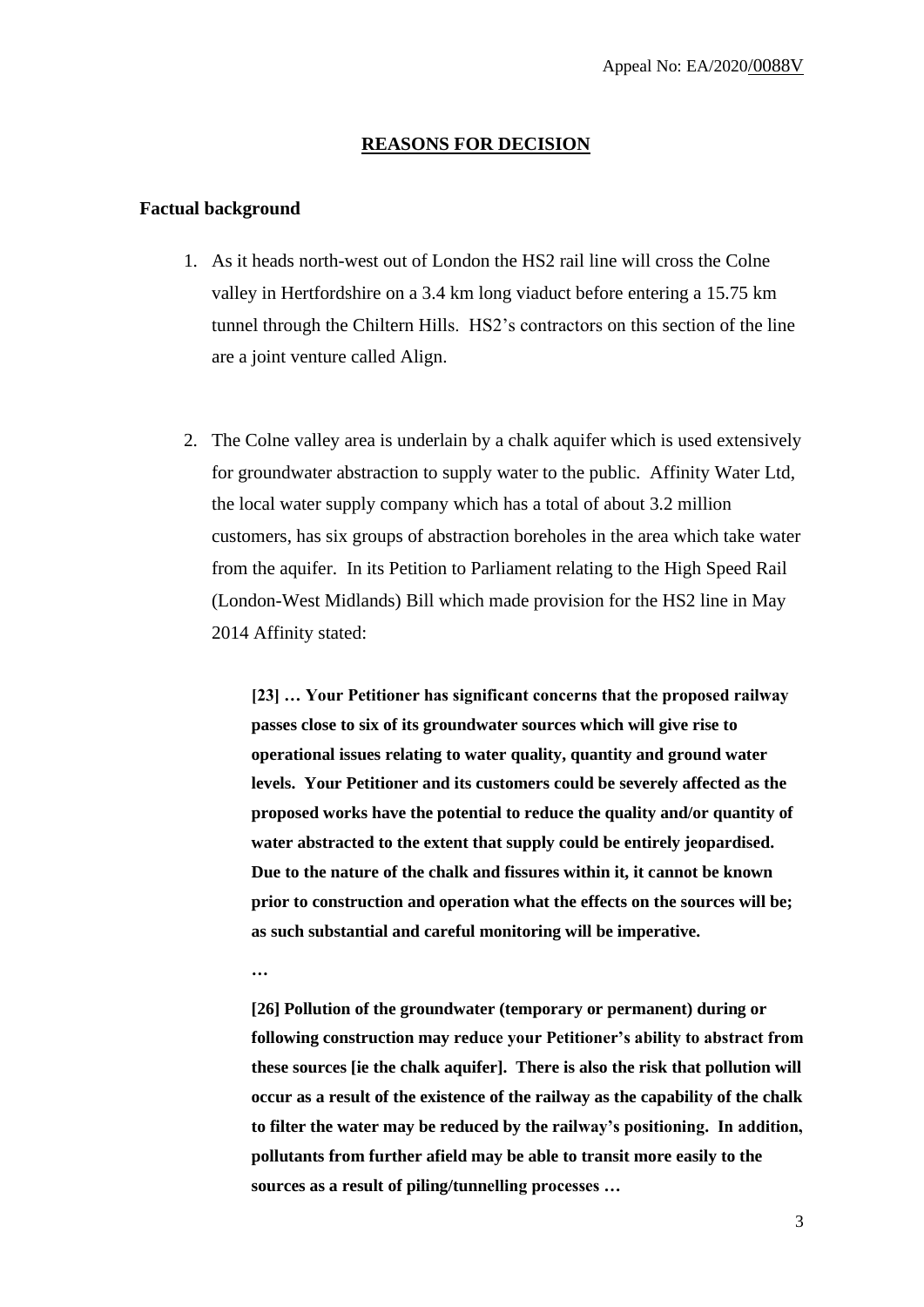- 3. Much of the floor of the Colne valley has been subject to sand and gravel extraction and comprises a series of lakes. There is thought to be some continuity between the water in these lakes and that in the chalk aquifer. To the north-east of the valley there is a landfill site at Newyears Green which has been formally designated as contaminated land. A stream called Newyears Green Bourne (which runs under the landfill site and then south to a point where it will be crossed by the Colne valley viaduct at its south-eastern end) has been identified by the London Borough of Hillingdon as a significant pollution pathway.
- 4. The viaduct across the Colne valley will be supported by 58 piers. The piers will be supported by concrete pile caps constructed on groups of piles (numbering between four and nine) made of reinforced concrete with a diameter of about 1.8 metres which will be sunk to a depth of 50 to 80 metres into the ground.
- 5. This appeal is particularly concerned with a load test pile site to the south-east of the Colne valley adjacent to Harvil Rd UB9 6JW which is 500m to the southwest of the Newyears Green landfill site; this load test pile site is referred to throughout the papers as "location 2". There is no dispute that it was planned that the load test pile works at location 2 would be completed in the course of 2019; Ms Green states that it was originally to take place in the Spring (see: A59 in original open bundle) and as far as we are aware this has not been challenged. In the event, the load testing at location 2 was delayed for over a year. HS2 applied to the Environment Agency for permission to carry out the test piling on 2 July 2019 and consent was granted on 11 October 2019 (see EA letter to Ms Green dated 1 June 2020). An application for a variation "… to increase the groundwater monitoring …" was received on 11 March 2020 and varied consent issued on 2 April 2020. The load test piling was actually done between June and September 2020, with the load test piles being installed between 13 July and 6 August 2020 and tests being carried out between 17 August and 18 September 2020.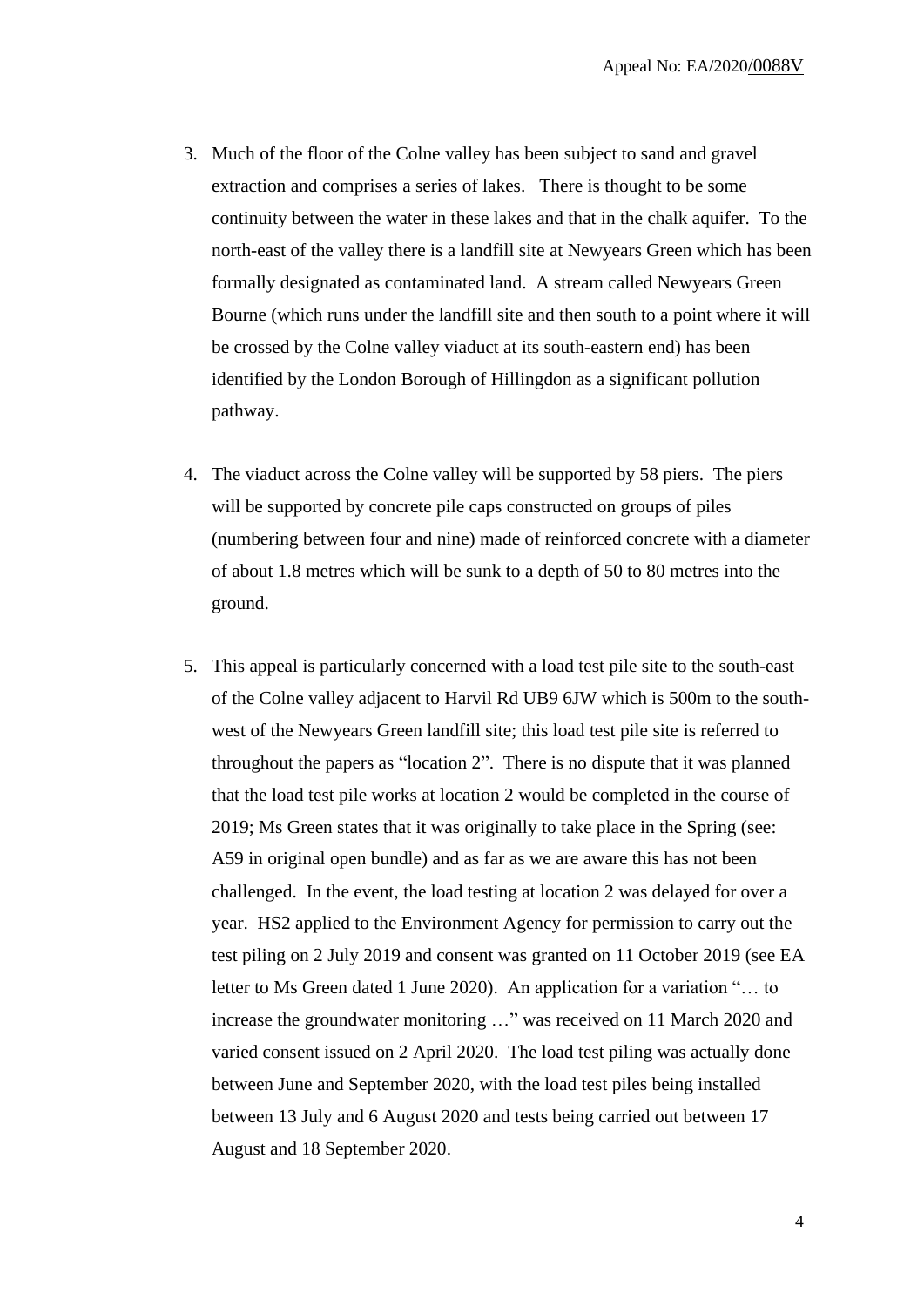6. We understand from press reports that work on constructing the viaduct itself has recently begun during March 2021.

#### **Request and Commissioner's decision**

7. The Appellant, Ms Green, is a local resident and a customer of Affinity Water. She greatly appreciates the fresh drinking water drawn from the chalk aquifer and is very concerned about the effects of HS2's work in the Colne Valley on the water supply and more generally. On 21 January 2019 Ms Green made a request to HS2 under the Environmental Information Regulations (EIR) in the following terms:

> **What risk assessments have taken place, of the potential increased risk to controlled waters as a result of imminent works by HS2 contractors along the Newyears Green bourne and surrounding wetland?**

**Are any of the risk assessments independent from the developers (HS2) and where are the risk assessment (sic) accessible to the public?**

It is common ground that the "imminent works" referred to by her were the load test piling works planned at location 2.

8. HS2 responded to Ms Green's request on 22 March 2019 stating that they held some information relevant to the request but were not required to release it by virtue of EIR regulation 12(4)(d) (incomplete data). The refusal was upheld on a review requested by Ms Green in a letter dated 28 May 2019. That letter stated towards the end:

> **Please note that the risk assessments themselves are only a part of the process, and that oversight for this work is with the Environment Agency. Only when they are satisfied with the mitigation measures proposed, will they grant consent for the works to take place …**

9. On 4 June 2019 Ms Green complained to the Information Commissioner that her request had not been dealt with in accordance with the EIR. On 6 December 2019 HS2 wrote to the Commissioner providing substantive responses to the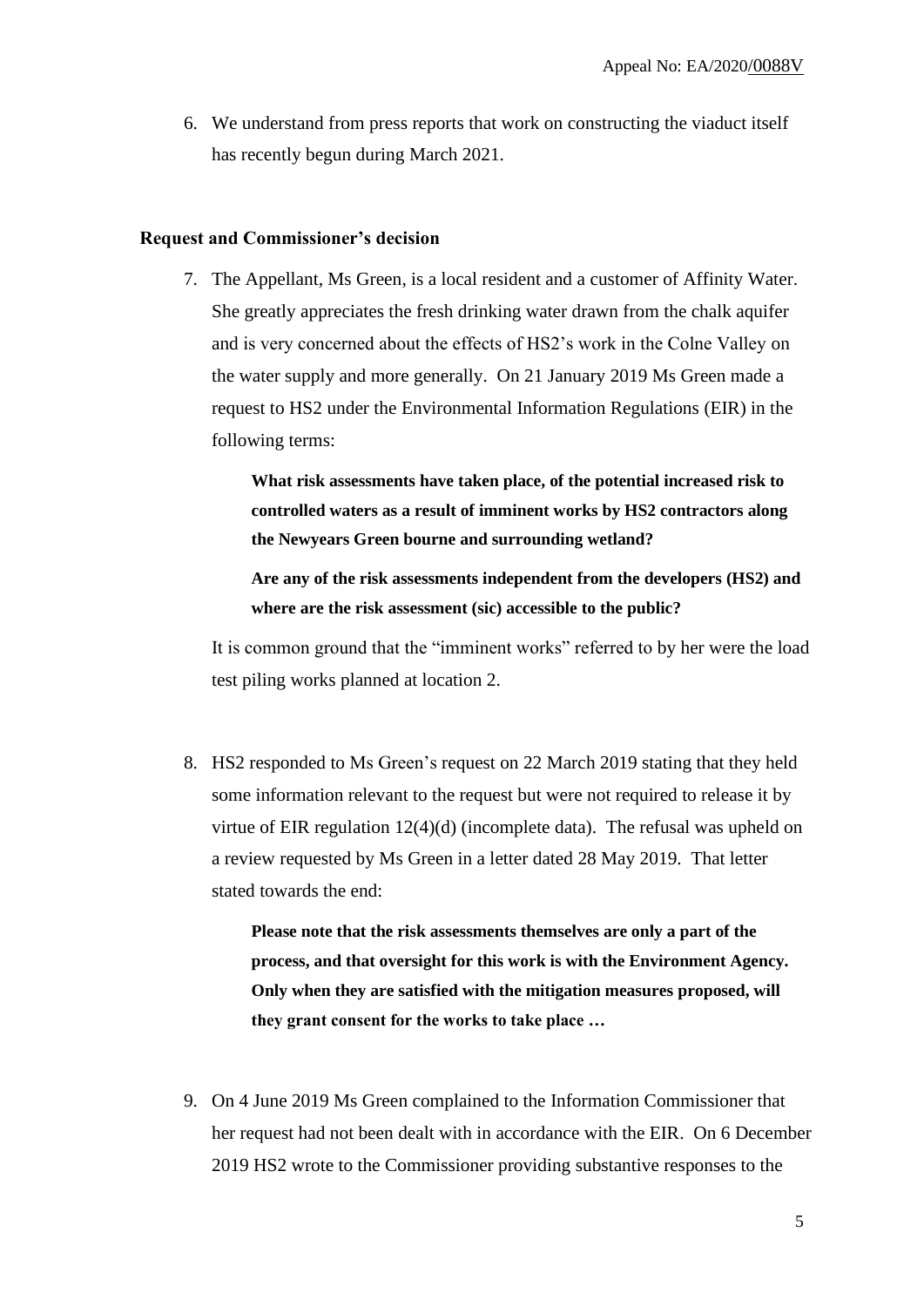Commissioner's enquiries and setting out their case in relation to Ms Green's request. They sent the Commissioner what were described as "three relevant risk assessments" stating that none of them was directly related to the geographical area indicated in the request but that they had been identified as the most relevant data held in respect of the request. The title pages of these reports each bore the name "ALIGN working on behalf of HS2" and recorded the following:

#### **[1] Options for mitigation of the effects of piling on groundwater**

| Revision                          | Date     | Revision details               |  |  |
|-----------------------------------|----------|--------------------------------|--|--|
| C <sub>01</sub>                   | 30/04/18 | <b>First Draft</b>             |  |  |
| C <sub>02</sub>                   | 08/05/19 | Affinity Water and EA comments |  |  |
| SECURITY CLASSIFICATION: OFFICIAL |          |                                |  |  |

Handling instructions: None

# **[2] Groundwater Assessment for Construction Tasks – Piling at the Colne Valley Viaduct**

| Revision        | Date       | <b>Revision details</b> |
|-----------------|------------|-------------------------|
| P01             | 10/05/2018 | First issue             |
| C <sub>01</sub> | 26/07/18   | Second issue            |
| CO <sub>2</sub> | 23/04/19   | EA comments addressed   |

SECURITY CLASSIFICATION: OFFICIAL

Handling Instructions: None

# **[3] Groundwater Assessment for Construction Tasks – Tunnel and Cross Passages**

| Revision | Date approved                 | Reason for revision |
|----------|-------------------------------|---------------------|
| C01      | 12 September 2018 First issue |                     |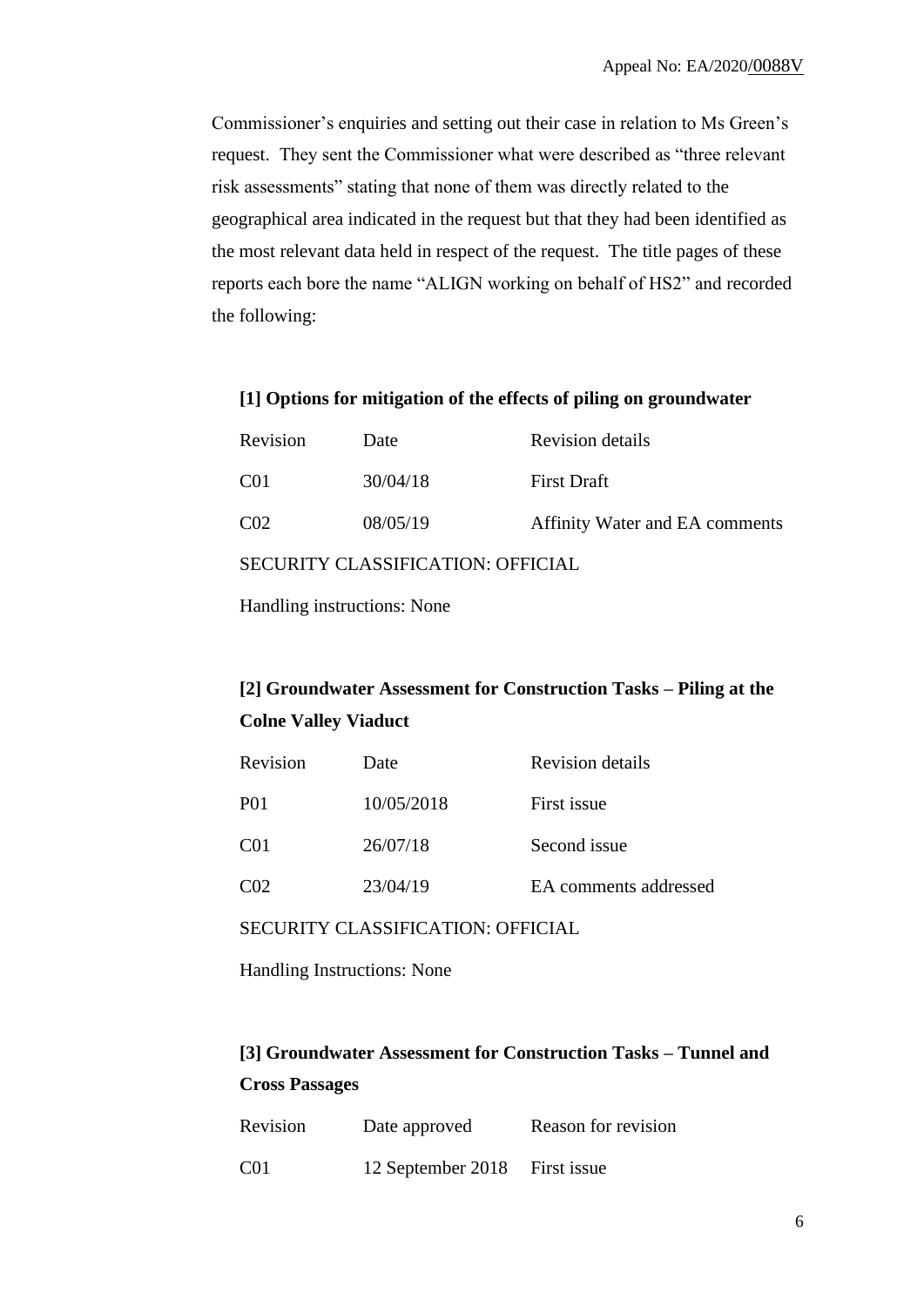C02 14 December 2018 Addressed HS2 comments C03 4 June 2019 Addressed EA/Affinity comments Security classification: OFFICIAL Handling instructions: None

HS2's email of 6 December 2019 also stated that they relied on EIR regulations 12(5)(a) (public safety) and 13 (personal data) to withhold parts of the documents and set out HS2's position on the public interest balance in relation to regulations  $12(4)(d)$  and  $12(5)(a)$ .

- 10. In a Decision Notice dated 6 January 2020, the Commissioner decided that regulation 12(4)(d) applied to the information in the reports and that the public interest in maintaining the exception provided by that regulation outweighed the public interest in disclosure and that HS2 had therefore complied with their obligations under EIR. She recorded that she did not therefore need to consider the applicability of regulations  $12(5)(a)$  and 13.
- 11. Ms Green appealed to this Tribunal against the Decision Notice on 22 February 2020. On such an appeal it is open to the Tribunal to carry out a full review of the facts and of the Commissioner's conclusions and, as often happens, we have been supplied in the course of the appeal with far more evidence and argument than was before the Commissioner.
- 12. Before turning to the procedural history of the appeal, it is also relevant to record that on 12 March 2020 Ms Green made an EIR request to the Environment Agency in similar terms to the one made over a year before to HS2 with which we are concerned. On 1 June 2020 she was provided with a redacted version of a report and appendix prepared by Align in similar form to those referred to above which was entitled "Hydrogeological and Surface Water Risk Assessment for Load Test Piling Location 2". The first issue date for this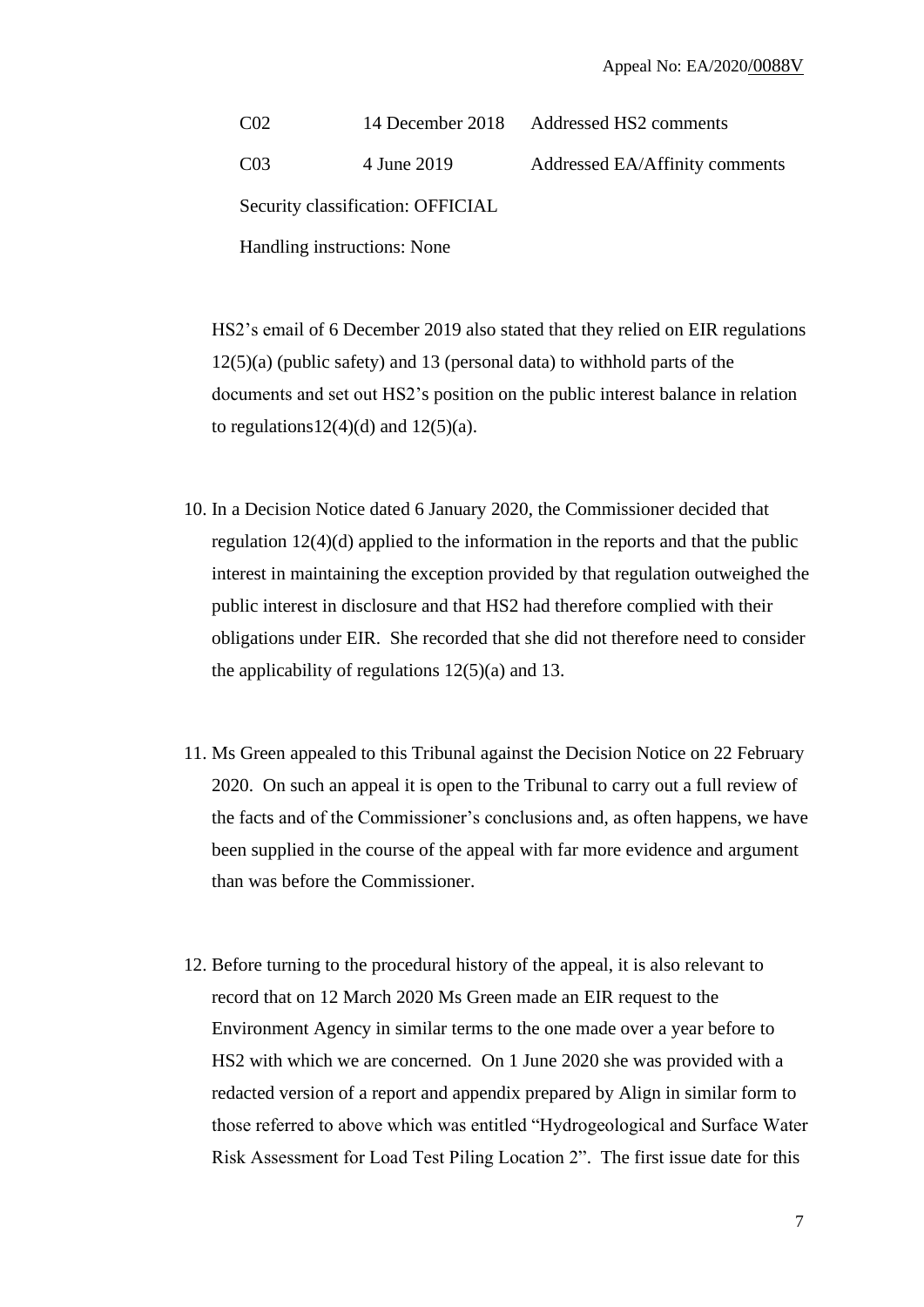report was shown as 25 October 2019. The second revision date was shown as 22 January 2019 but it is clear that this was an error and it should have said 22 January 2020. The Environment Agency's letter of 1 June 2020 recorded that the original application for test piling at location 2 had been made on 2 July 2019 (as we record above at para 5) and that "a risk assessment" had been provided "with the applications (sic)". In making the redactions to the report supplied the Environment Agency stated that they were relying on EIR regulations  $12(5)(a)$  and 13.

#### **The procedural history**

- 13. No application was made to join HS2 as a party to the appeal and the original parties, Ms Green and the Commissioner, agreed that it could be determined on the papers. The appeal came before us in that way on 14 October 2020 and we were provided with copies of the three reports referred to above in the form in which they had been provided by HS2 to the Commissioner. On reviewing the material supplied we did not feel that we had a full or clear enough picture to decide the appeal and in particular we were not clear whether the closed material supplied to us in fact included the requested information or, if so, all of it. Given the case's clear importance and sensitivity, we considered that we should seek further information and, notwithstanding that the parties had consented to the matter being determined without one, hold a hearing to properly determine the appeal.
- 14. We issued directions on 16 October 2020 joining HS2 as Second Respondent to the appeal and requiring them to answer various questions in writing. We also made provision for HS2 to serve a Response and required them to do so if they intended to rely in the appeal on regulations 12(5)(a) and/or 13 in addition to regulation  $12(4)(d)$ . We required HS2 to attend the proposed hearing "by a representative and … to organise a witness with suitable knowledge of the issues who is able to provide oral evidence to the Tribunal in response to questions".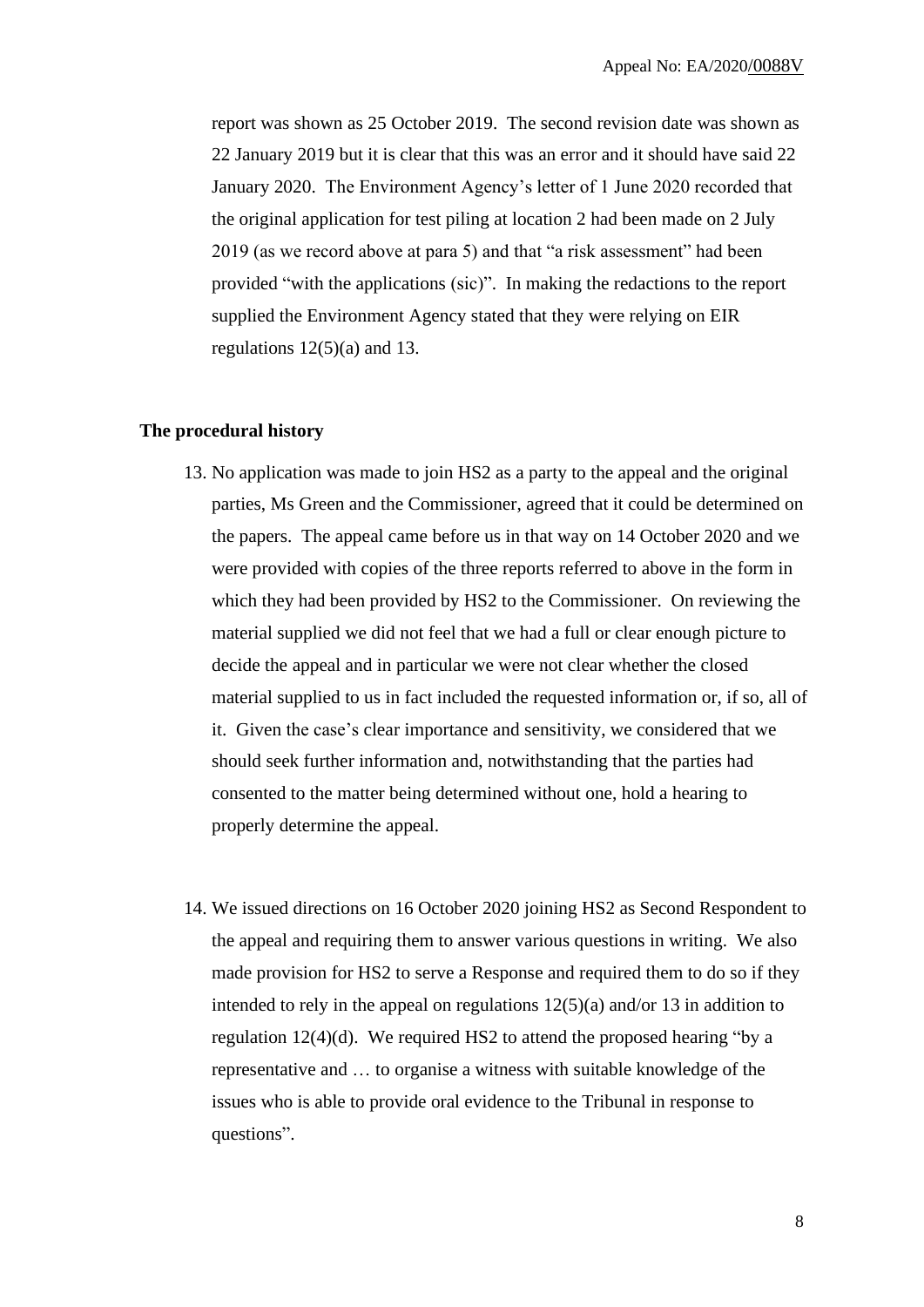- 15. HS2 served a full Response signed by their solicitors dated 27 November 2020. At para 4 they described the three reports as "… the three documents that fell within the scope of the Request". At paras 10 to 20 they answered the questions the Tribunal had asked. At paras 21 to 24 it was stated that HS2 had now disclosed the three reports to Ms Green (redacted only to the limited extent that they sought to rely on regulations  $12(5)(a)$  and 13) because they considered that the material no longer comprised "incomplete information" under regulation 12(4)(d) and they wished to save costs and narrow the issues; the reports which had been disclosed to Ms Green were the same versions as those which had been disclosed to the Commissioner in December 2019 which we refer to above. At paras 28 to 35 of the Response HS2 made clear that they still considered that they had been entitled to withhold the reports in their entirety on the basis of regulation 12(4)(d) as at the date of Ms Green's request and set out their case in relation to the applicability of the exception and the public interest balance. At paras 36 to 54 HS2 set out their case on the applicability of regulation 12(5)(a) in detail and at paras 55 to 71 they dealt with the public interest balance in relation to it including, at paras 57 and 58, the public interest in disclosure of the reports (in their entirety). At para 86 HS2 stated that they considered that the Response and the documents referred to therein "… are sufficient for the Tribunal to reach its decision in this Appeal".
- 16. In her Reply to that document dated 9 December 2020 Ms Green stated at para 3:

**The Appellant recognises the recent efforts made by [HS2] in providing the Updated information. This has informed the Appellant in this reply to state the reasons why the non-disclosure of some of the Updated Information at the time of the [request] was not in the public interest.**

17. In due course the hearing of the appeal was fixed for 4 and 5 March 2021. In an email to the Tribunal sent on 8 February 2021 HS2 sought directions as to whether they needed to file a witness statement or skeleton argument, whether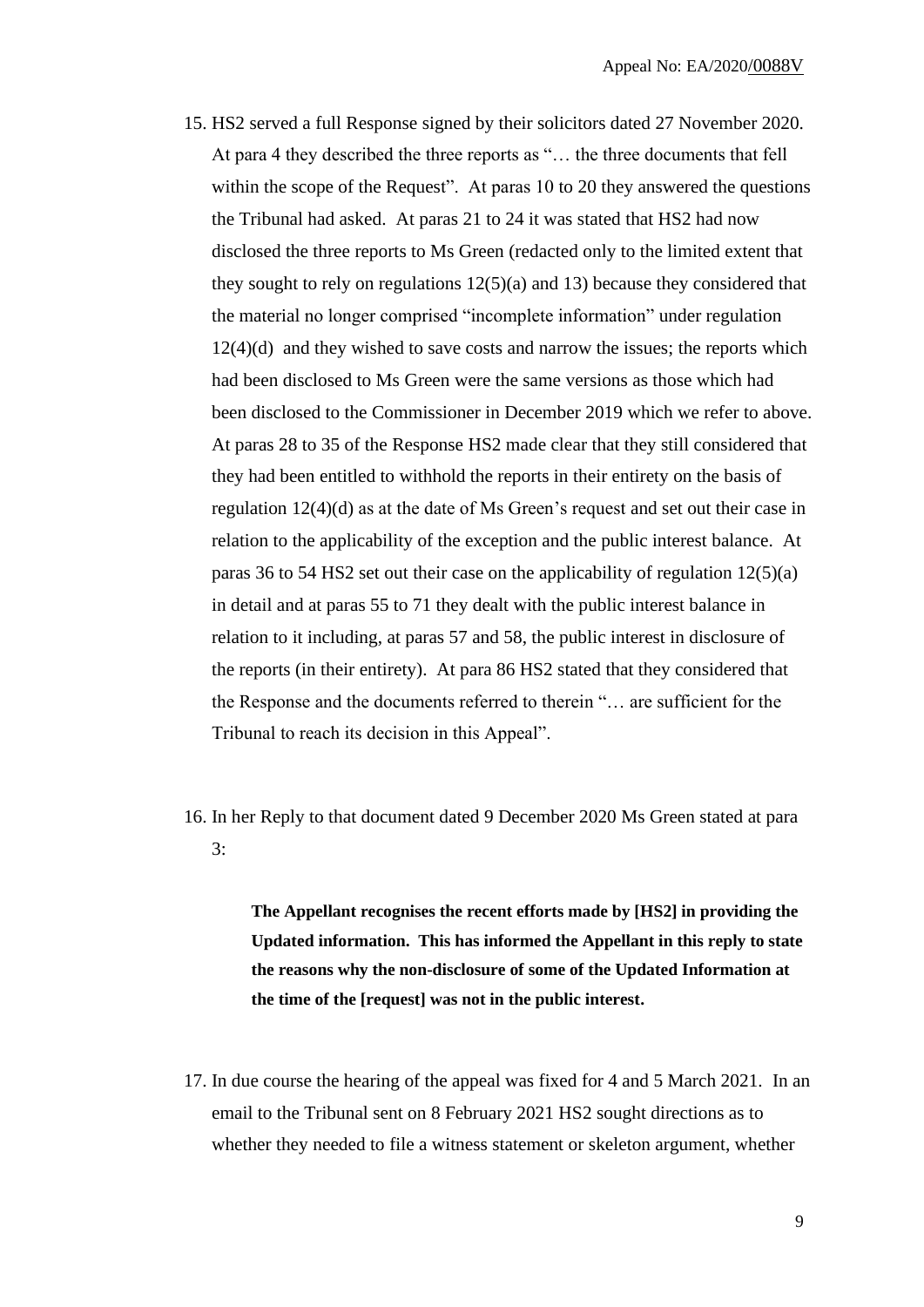they would need to deal with opening and closing submissions at the hearing and whether the time estimate could be reduced from two days to one.

18. In response to that email and others from Ms Green and the Commissioner the Tribunal emailed the parties with further directions made by Judge Shanks on 16 February 2021. Ms Green was directed to clarify whether she was seeking disclosure of the redacted parts of the reports disclosed to her and whether she sought disclosure of any further material coming within the terms of her request and to identify it if possible. HS2 was directed to clarify which exemptions they were relying on in relation to the redactions and to respond in writing to various questions which had been raised by the Commissioner in an email of 12 February 2021. It was indicated that HS2 did not need to file a witness statement or skeleton argument and that the format of the hearing would be informal, but that they would need to be represented by someone (preferably a lawyer) who could make submissions of their behalf and that a witness should attend who could answer factual questions. The email ended by saying that although the hearing may well be finished within a day HS2 should remain prepared for the hearing to occupy a second day. In the context of dealing with Ms Green's position the email stated:

> **The only real issue for the Tribunal will be to identify whether there is any material held by HS2 which should have been disclosed under FOIA [it should have referred to EIR] at the time of her initial request which has not yet been disclosed.**

- 19. Ms Green responded on 17 February 2021 stating that she was continuing to seek disclosure of the redacted material, in particular in the first ("Options") report. She also stated that she was not seeking any further undisclosed material regarding the water risk assessments for the load test piling at Harvil Rd but (she said) if HS2 were relying on other undisclosed assessments they ought to disclose them.
- 20. HS2 responded on 26 February 2021. They indicated that they were relying only on regulations  $12(5)(a)$  and 13 in relation to the material redacted from the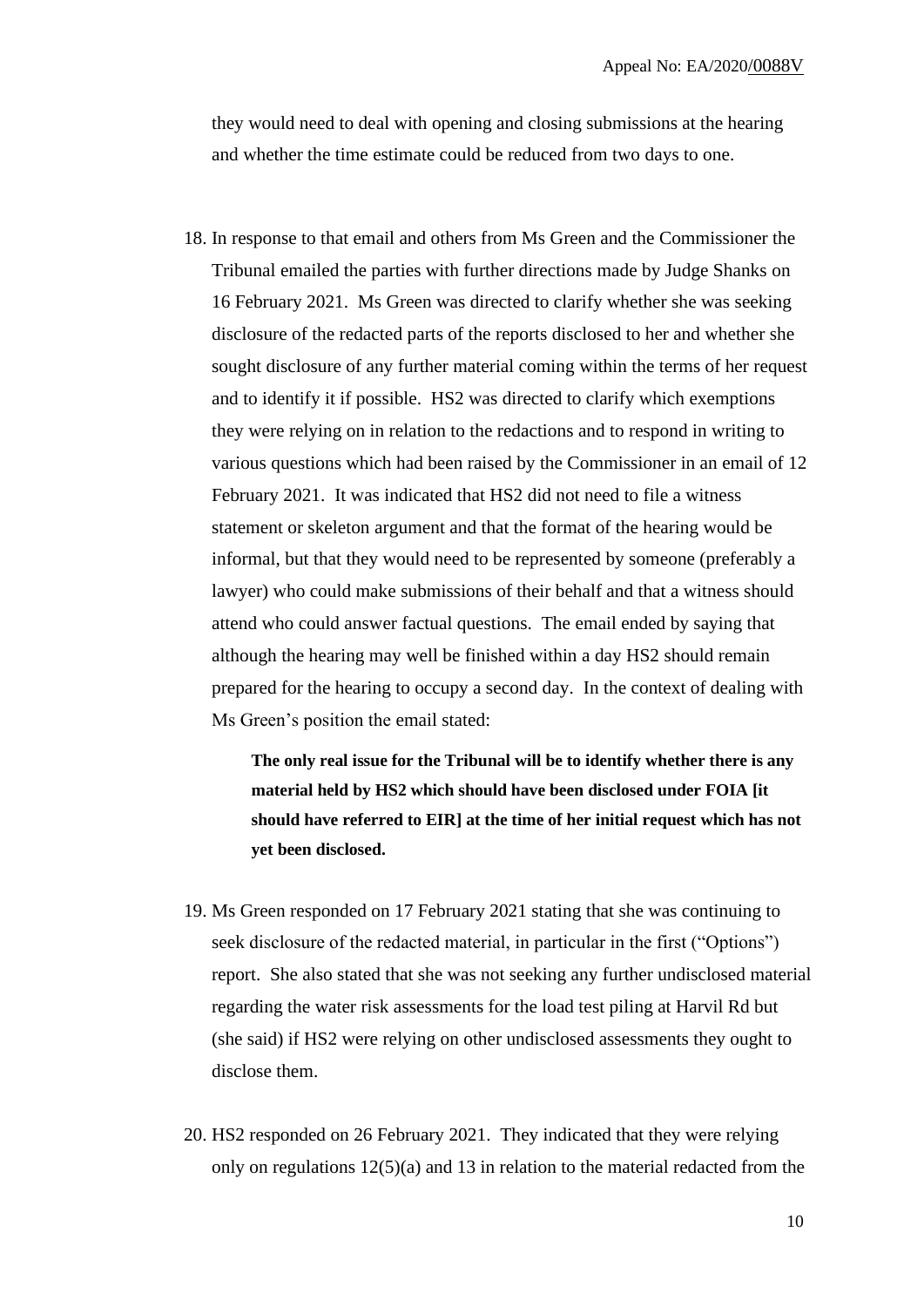three reports; they confirmed that there were no other relevant risk assessments in existence at the date of Ms Green's request in January 2019; and they answered some detailed questions raised by the Commissioner. At the end of the email HS2 referred to the Tribunal's statement about "the only real issue" for the hearing and stated that their responses above had therefore focussed on " … records held by [HS2] … as at the date [of the request] … and … whether or not it had disclosed all the requested environmental information held by it except where that environmental information falls under one or more exceptions under EIR (and where this is the case, whether or not those exceptions were validly applied)".

- 21. The hearing was held remotely by CVP on 4 March 2021 and in the event only lasted that morning. The Commissioner did not attend as she had indicated she would not. Ms Green spoke on her own behalf. Mr Bird, HS2's Briefings, Correspondence and FOI Manager, who has experience of freedom of information but no legal qualifications, spoke on behalf of HS2.
- 22. At the outset of the hearing Ms Green made clear that she continued to seek a decision on whether HS2 had been entitled to rely on regulation 12(4)(d) to withhold the reports at the time of her request although it was now accepted by HS2 that that exception would no longer apply and the reports had (subject to the regulation 12(5)(a) and 13 redactions) been disclosed to her. Mr Bird said that he was taken by surprise by this and had not anticipated that the hearing would cover this issue. We decided to continue with the hearing and heard what the parties had to say on regulation  $12(4)(d)$  but we consider further below whether it is appropriate to decide the regulation  $12(4)(d)$  issue now.
- 23. The only oral evidence given at the hearing, other than from Ms Green and Mr Bird, was from Dr James Talbot, an expert in water quality, who had prepared a report dated July 2020 commissioned by Ms Green which was included in our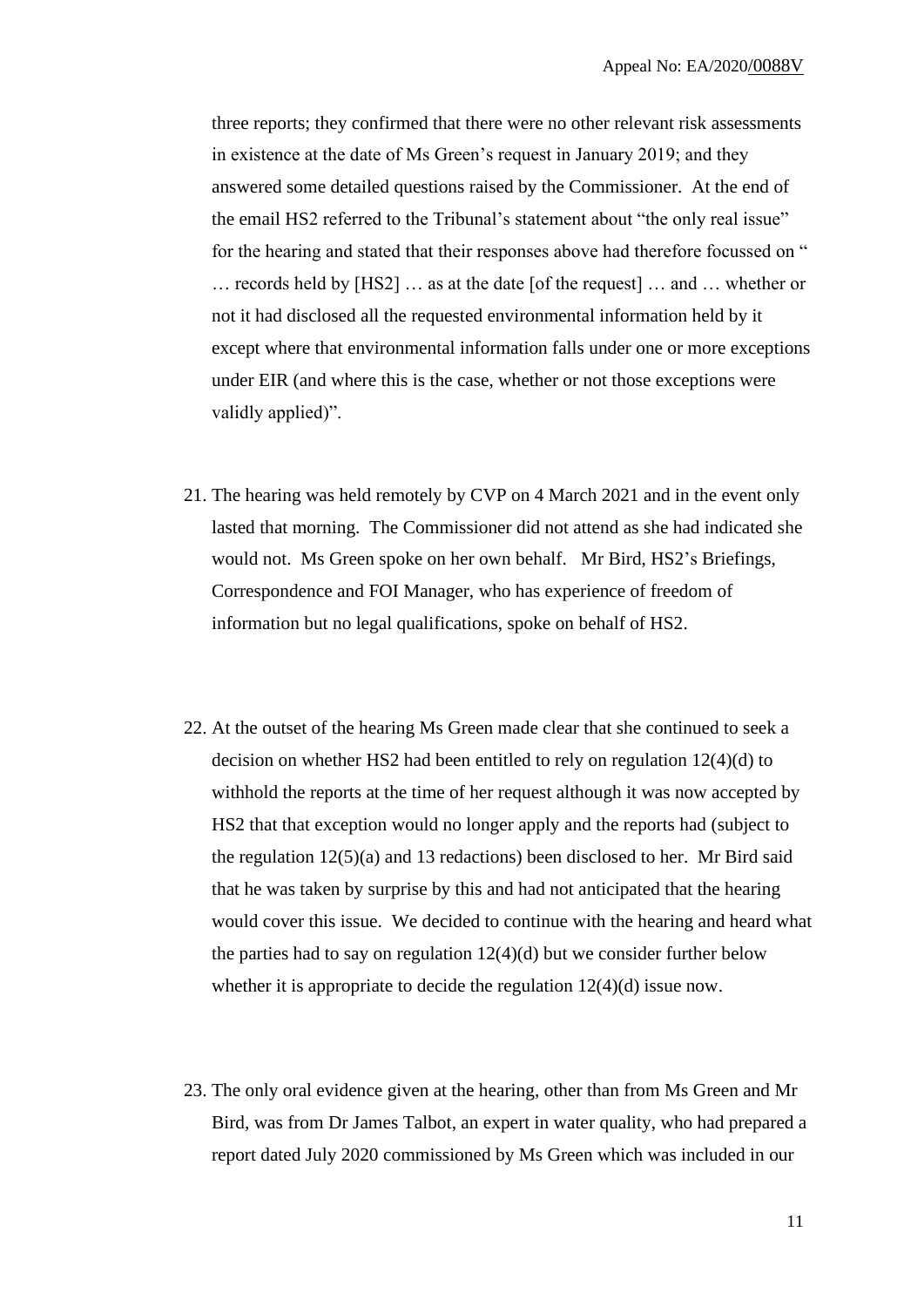papers and which related to the risk assessment report we refer to above at para 12. Dr Talbot told us that in his view the conclusion at para 7.2.13 of the first (or "Options") report that the decay of the steel piles to be used below the water table in connection with a temporary jetty may take 1,000 years or more was based on a false assumption which had fed through into the risk assessment report referred to at para 12. This false assumption was that the water causing decay would be clean water; in Dr Talbot's view, the water coming into contact with the steel piles would potentially be contaminated by vertical leak of polluted water. Clearly we are in no position to form any view on the merits of Dr Talbot's evidence but, having heard him, we have no reason to doubt his expertise or good faith in raising issues about the contents of the reports we are concerned with.

24. In the aftermath of the hearing, the Tribunal received a number of emails from Ms Green and Mr Bird on 4 and 5 March 2021. Both sides included material which went beyond that which the Tribunal had strictly contemplated but we have taken it all into account so far as relevant. In his email of 4 March 2021 Mr Bird specifically drew our attention to the parts of HS2's submission to the Commissioner, her decision notice and their Response document which related to regulation  $12(4)(d)$ .

#### **The legal framework and the issues in the appeal**

25. The relevant parts of the EIR are as follows:

#### **Duty to make available environmental information on request**

**5.—(1) Subject to … Part 3 of these Regulations, a public authority that holds environmental information shall make it available on request.**

**…**

#### **PART 3**

#### **Exceptions to the duty to disclose environmental information**

**12.—(1) Subject to paragraphs (2), (3) and (9), a public authority may refuse to disclose environmental information requested if—**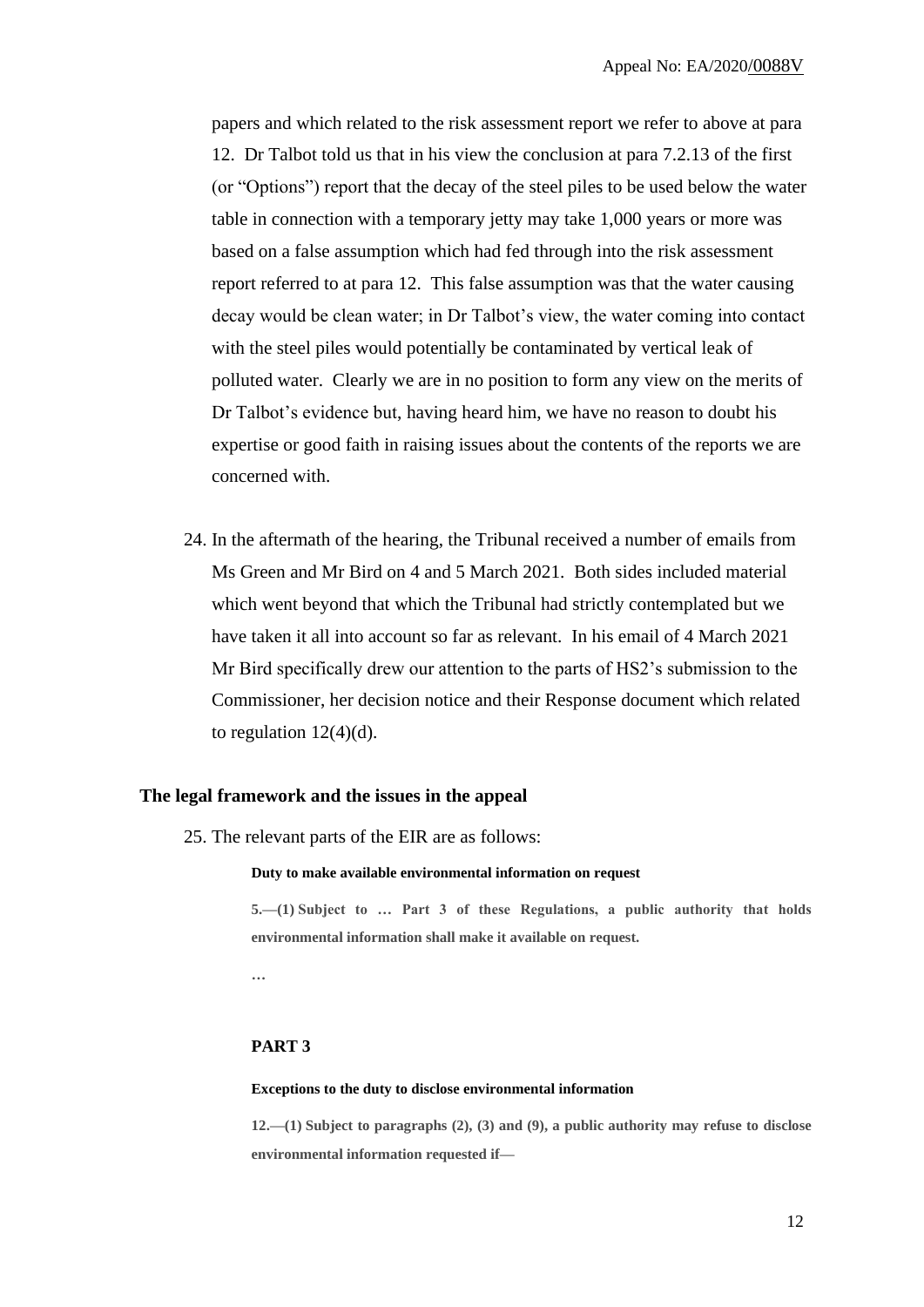**(a) an exception to disclosure applies under paragraphs (4) or (5); and**

**(b) in all the circumstances of the case, the public interest in maintaining the exception outweighs the public interest in disclosing the information.**

**(2) A public authority shall apply a presumption in favour of disclosure.**

**(3) To the extent that the information requested includes personal data of which the applicant is not the data subject, the personal data shall not be disclosed otherwise than in accordance with regulation 13.**

**(4) For the purposes of paragraph (1)(a), a public authority may refuse to disclose information to the extent that—**

**(a) it does not hold that information when the applicant's request is received;** 

**…**

**(d) the request relates to material which is still in the course of completion, to unfinished documents or to incomplete data;**

**…**

**(5) For the purposes of paragraph (1)(a), a public authority may refuse to disclose information to the extent that its disclosure would adversely affect—**

**(a) … public safety;**

**…**

26. The following issues remain for our determination on the appeal:

- (1) whether HS2 correctly identified the three reports as being the environmental information which Ms Green requested and whether there was further material held which came within the request;
- (2) whether at the time of Ms Green's request the three reports were "still in the course of completion" or comprised "unfinished documents" and, if so, whether the public interest in maintaining the regulation  $12(4)(d)$  exception outweighed that in disclosure;
- (3) whether disclosure of those parts of the three reports which have been redacted in reliance on regulation 12(5)(a) would have adversely affected "public safety" and, if so, whether the public interest in maintaining the regulation 12(5)(a) exception outweighed the public interest in their disclosure.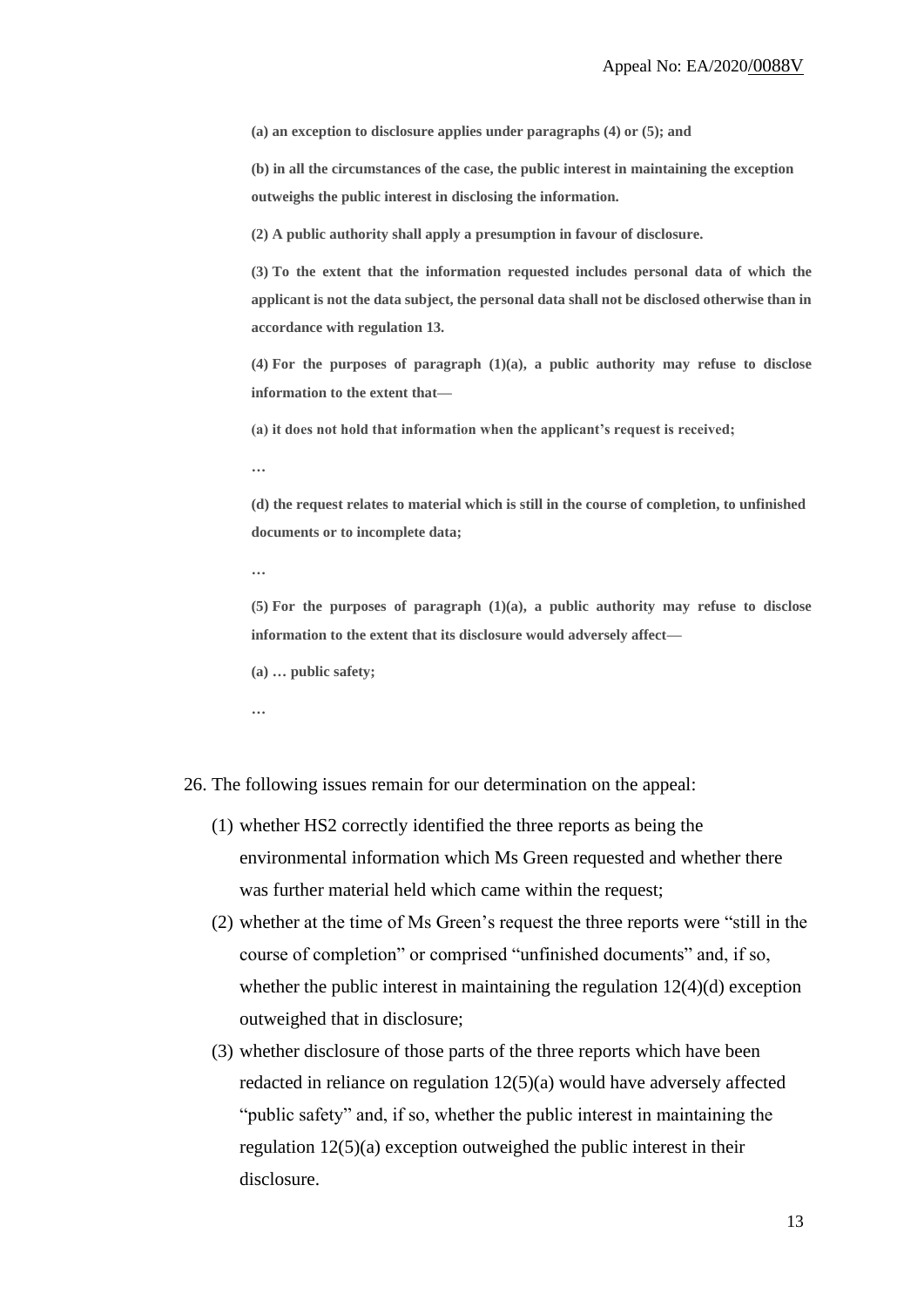There was no issue that the parts of the reports which were redacted on the basis that they comprised personal data were properly withheld under regulation 13.

#### **(1) Has the "environmental information" requested been properly identified?**

- 27. It seems likely that much of the material HS2 supplied to the Commissioner and, in due course, to the Tribunal and (in redacted form) to Ms Green, was not, strictly speaking, within the terms of her request. None of the reports related specifically to the imminent test piling work at location 2. As HS2 themselves told the Commissioner, none of them was directly relevant to the geographical area referred to in the request; indeed the third report was concerned with the effect on ground water of the Chiltern tunnel, several kilometres away from location 2. Further, the three documents supplied were all versions of the reports which came into existence several months after the request, following input from Affinity and/or the Environment Agency. (In this connection it is notable that at no stage has HS2 sought to supply the versions of the three reports which would have been current at the time of the request and, when this issue was raised at the hearing, Mr Bird explained that at the relevant time HS2 did not have a system whereby earlier versions of a document were "locked" before a new version came into existence, so that it would be difficult if not impossible to find the versions current in January 2019).
- 28. On the other hand, we are still not entirely satisfied that there was no other material held by HS2 which did come within the terms of the request. In particular, as we note above, the Environment Agency appear to be saying in their letter of 1 June 2020 that a water risk assessment relating specifically to test piling at location 2 was provided with the application made on 2 July 2019; we have not seen this risk assessment (although what looks as if it must be a later version of it was supplied to Ms Green by the EA on 1 June 2020) and, given that we understand that it had been contemplated that the test piling was going to take place much earlier than it in fact did, we still wonder whether there might have been an earlier version of such a risk assessment in existence in January 2019.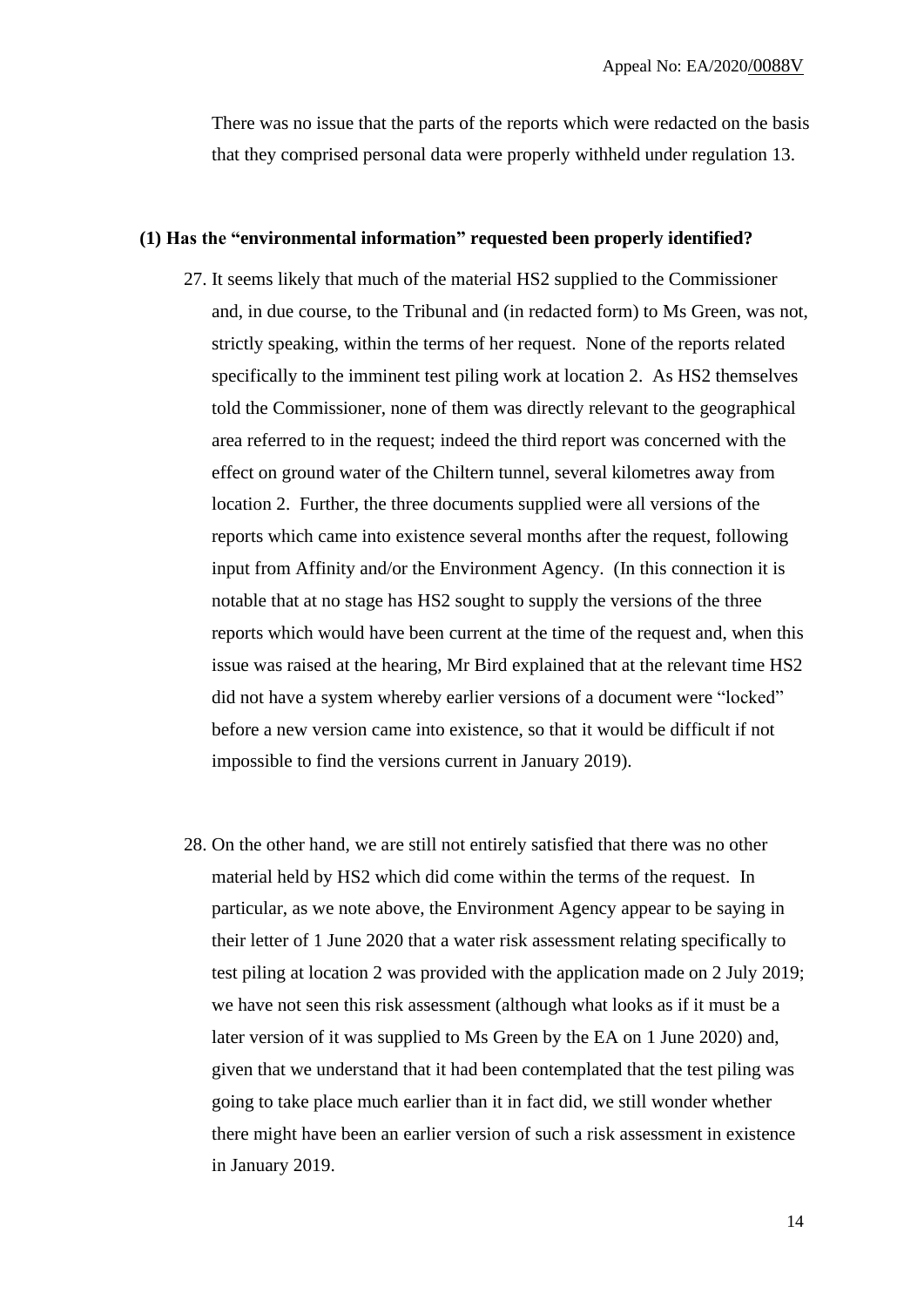- 29. In spite of our doubts, HS2 resolutely maintained through Mr Bird at the hearing that there was no other material to disclose, pointing out that the location 2 risk assessment (as well as various other documents referred to in the papers which gave rise to questions) was dated after Ms Green's request. For her part, Ms Green had indicated in her email of 17 February 2021 to the Tribunal that she was not seeking any further material " … regarding the water risk assessments for the load test piling at Harvil Rd [as she] believed that this [had] now been released ..." and she did not really press the point at the hearing.
- 30. Given the stance taken by the parties, we have come to the view that the Tribunal cannot really take this matter any further. We will therefore proceed on the basis that the three reports in their entirety comprise the relevant material for our consideration, notwithstanding that they cover wider issues than those raised by the original request and technically they did not come into existence in their current form until after the request. There has been, and could be, no issue that they comprise "environmental information" for the purposes of the EIR.

#### **(2) Regulation 12(4)(d) (incomplete data)**

#### *Should we decide the issue now?*

- 31. As we describe above, Mr Bird expressed surprise at the hearing when Ms Green made clear that she was still seeking a determination from the Tribunal in relation to regulation 12(4)(d). In his email dated 4 March 2021 sent after the hearing he stated that HS2 had not instructed counsel, lodged a skeleton argument, or made opening and closing statements in the light of their understanding that regulation 12(4)(d) would not be in issue at the hearing and (in effect) he invited the Tribunal not to consider the issues arising without giving HS2 the opportunity to seek further input from their legal team.
- 32. We consider that Ms Green is entitled to seek a determination of this issue notwithstanding that by the time of the hearing she had received substantially all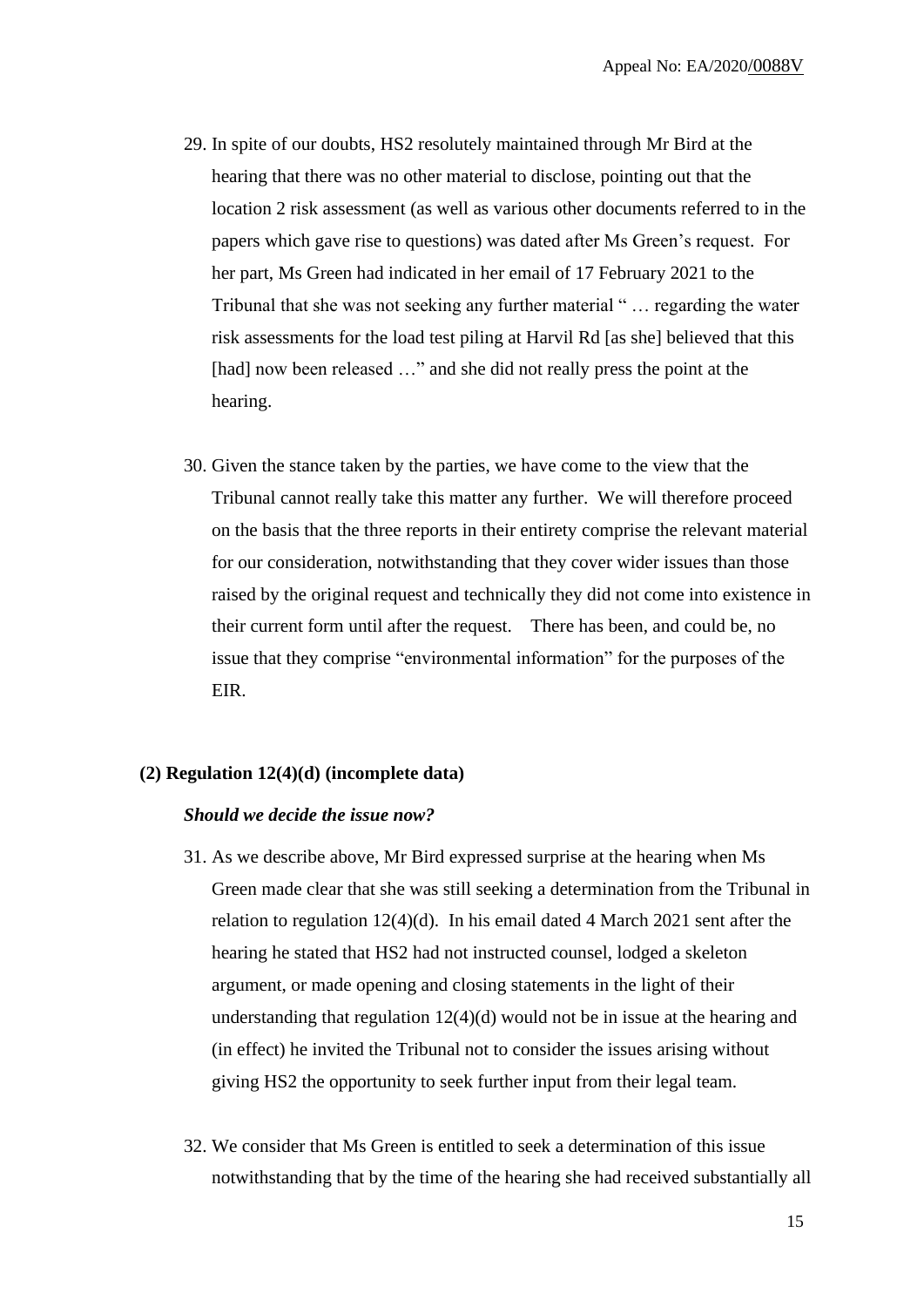the material. It is very well established that the relevant date for deciding whether information ought to be disclosed and the applicability of any exemptions under EIR (and indeed FOIA) is the date of the original request so that, even if there is a subsequent disclosure, there remains a potential issue. Given the importance that we attach to this request and the fact that HS2 may face similar requests under EIR over the coming years we consider that there is good reason to resolve the issue in this case. Furthermore, technically, in order to resolve the issue whether the redacted material should be disclosed we need to consider not only regulation  $12(5)(a)$  but also regulation  $12(4)(d)$  which, if it entitled HS2 to withhold the reports in their entirety as at January 2019, would have prevented her obtaining the redacted material even if regulation 12(5)(a) did not apply; we note that HS2 appear to accept this analysis at paras 35 (last sentence) and 71 of their Response.

- 33. So, the question arises whether in fairness to HS2 we ought to allow them a further opportunity to make representations on the issue to the Tribunal through lawyers before we decide it.
- 34. It is fair to say that in the Tribunal's email of 16 February 2021 Judge Shanks characterised the "only real issue" as being whether there was any material held by HS2 which should have been disclosed at the time of the original request " … which has not yet been disclosed" and that he did not require HS2 to provide a witness statement or skeleton argument in response to their solicitor's request for guidance in the email of 8 February 2021.
- 35. However, it is clear that HS2 had understood the scope and potential importance of the appeal in relation to regulation 12(4)(d) even after they had supplied the redacted reports to Ms Green and continued to maintain that they had been entitled to withhold the entirety of the reports at the time of the request on the basis of that regulation (see: their Response at paras 28 to 35). Ms Green's Reply made clear that she was continuing to maintain her original stance and at no stage did she indicate that she had in some way abandoned the issue. Judge Shanks's characterisation of the "real issue" was made in the context of a consideration of points being made by Ms Green about the quality of HS2's risk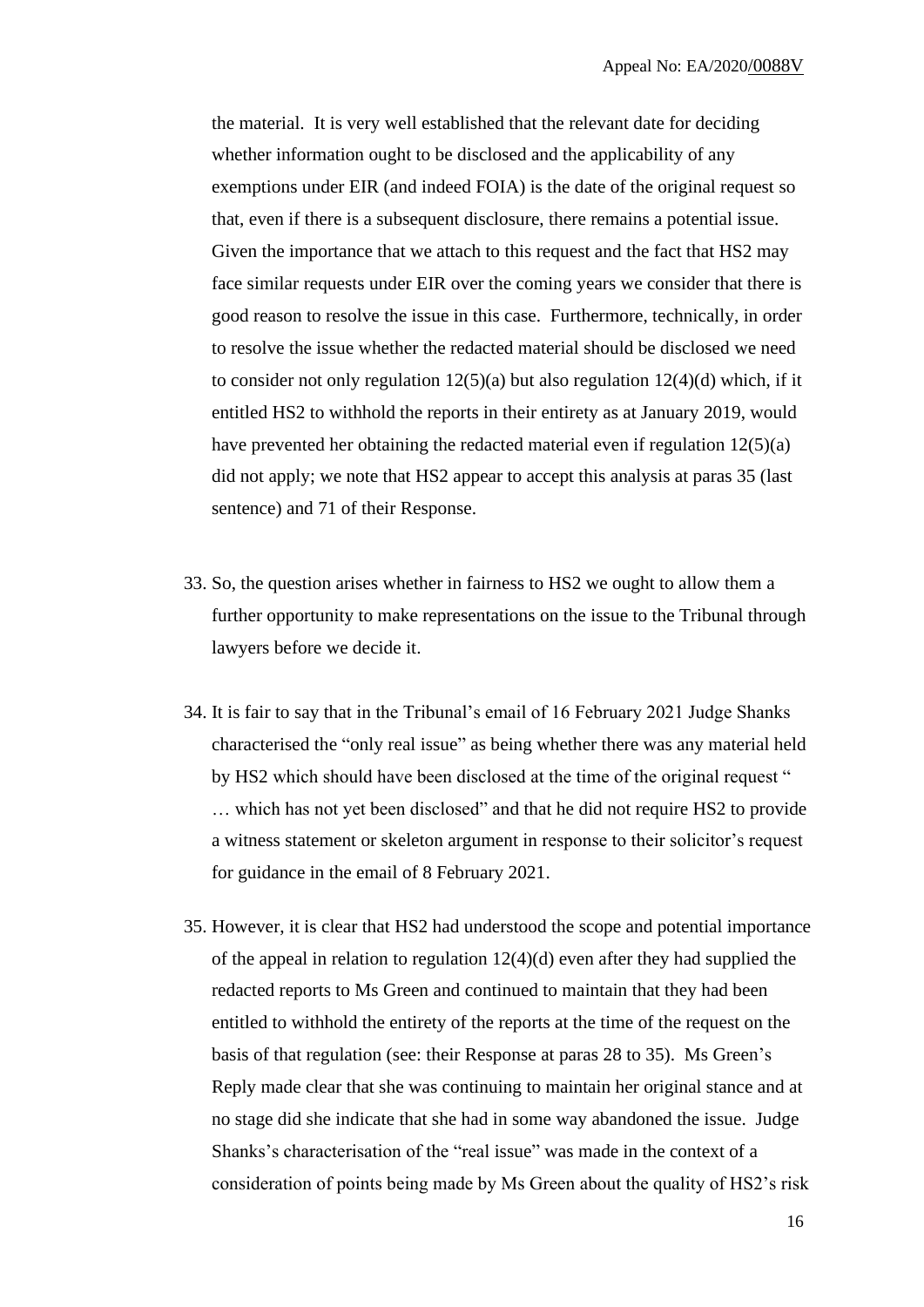assessments. It was made clear in the Tribunal's email of 16 February 2021 that the Tribunal's preference was that HS2 should be legally represented and that the hearing might still last two full days. HS2 could easily have sought an express indication from Ms Green and/or the Tribunal as to whether regulation 12(4)(d) remained a live issue and prepared for the hearing accordingly: plainly they are a large, well-resourced organisation undertaking a major infrastructure project and they have the benefit of advice from a highly reputable firm of solicitors.

36. Looking at the overall picture, we consider that if HS2 had really wanted to say more about the regulation  $12(4)(d)$  issue and to say it through lawyers they could and should have made sure they did so before and/or during the hearing. We also consider that it would be disproportionate for there to be further delay and expense incurred before a decision is made on regulation 12(4)(d). We have therefore gone ahead and decided the issues in relation to regulation 12(4)(d) taking into account, of course, what was said at the hearing and in the subsequent emails as well as all the material placed before us earlier in the process.

## *Did regulation 12(4)(d) apply?*

- 37. HS2 say in their Response at paras 29 and 30 that at the time of the request the information in the reports was incomplete and the documents were unfinished. In their response to the Commissioner dated 6 December 2019 they also stated that Align were still undertaking ground investigations and that the relevant works had not started and the information formed part of wider considerations as to how to undertake them and therefore related to continuing decisionmaking process (see: D269 of the original open bundle prepared for the Tribunal's paper consideration).
- 38. It is plain from the documents themselves that as at January 2019 when Ms Green made her request for information none of the reports was in its final form since, as we know from the subsequent history, they were to be subject to revision following input from Affinity and the Environment Agency. On this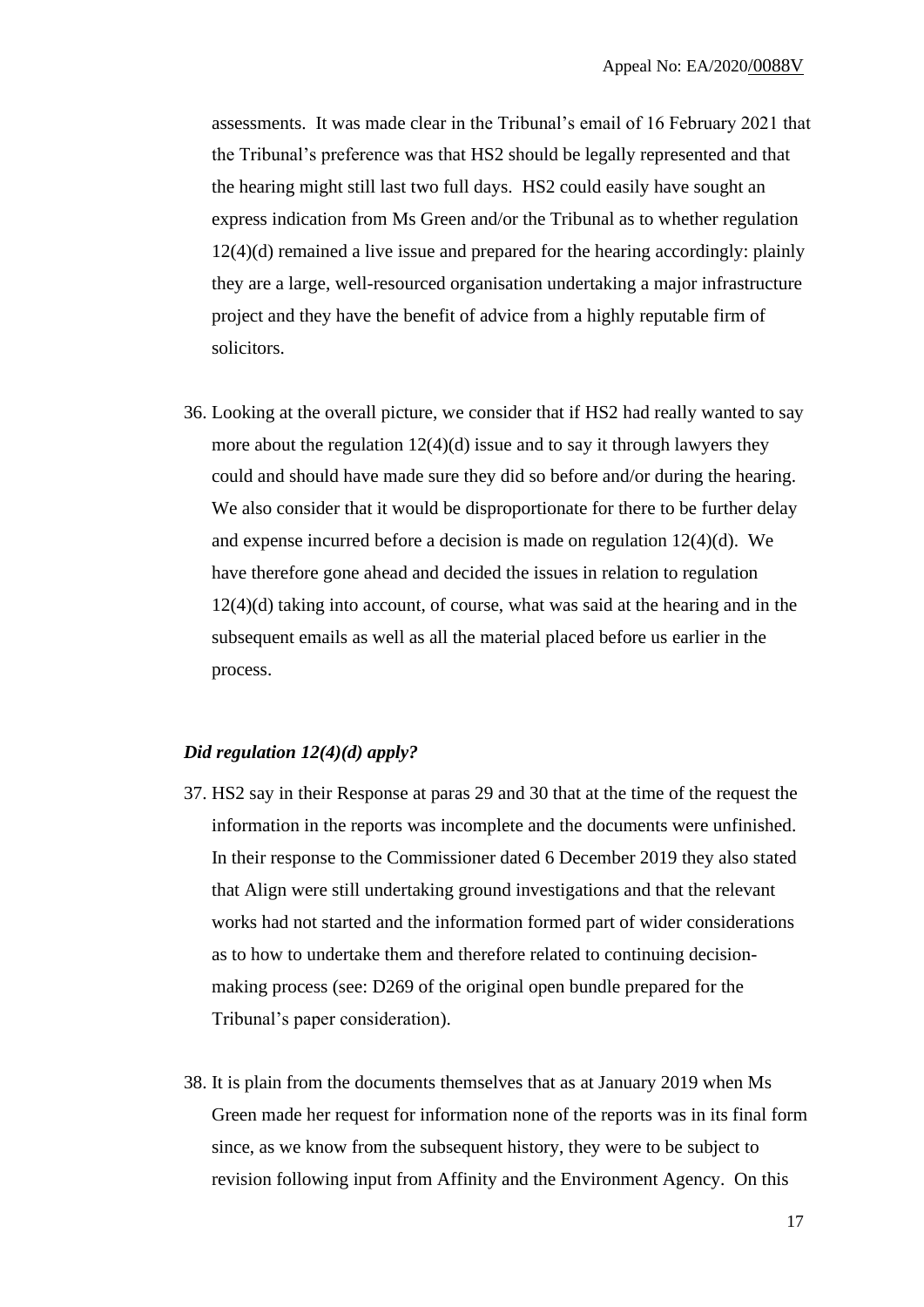basis alone it seems to us that we can be satisfied that the regulation 12(4)(d) exception applied to the reports in January 2019, notwithstanding that we have not been supplied with the versions which were current at that time. Having said that, however, we consider it is likely that the versions which were current in January 2019 would have been reasonably self-contained as documents (ie they would not have been half-finished first drafts) and, based on HS2's response at D269, it appears that the versions of the reports which were produced for the Commissioner in December 2019 were indeed the final versions of the reports.

## *Public interest balance*

- 39. Since we are satisfied that the regulation 12(4)(d) exception applied to the three reports in January 2019 it is necessary for us to consider the balance of the public interest in their disclosure as against that in maintaining the exception. The relevant date for our consideration is January 2019 but, since we have not been told what the state of the reports was in January 2019, we can only consider them in the form supplied to us. Further, we are bound to consider the public interest in disclosure of the reports in their entirety; the fact that Ms Green's request was focussed on risks arising from the proposed test piling at location 2 does not limit our considerations; and on any view the fact that the load test piling was carried out successfully between June and September 2020 is irrelevant.
- 40. The general public interest served by disclosure of environmental information is summarised in recital (1) of Directive 2003/4/EC which is the origin of the EIRs:

**Increased public access to environmental information and the dissemination of such information contribute to a greater awareness of environmental matters, a free exchange of views, more effective participation by the public in environmental decision-making and, eventually, to a better environment.**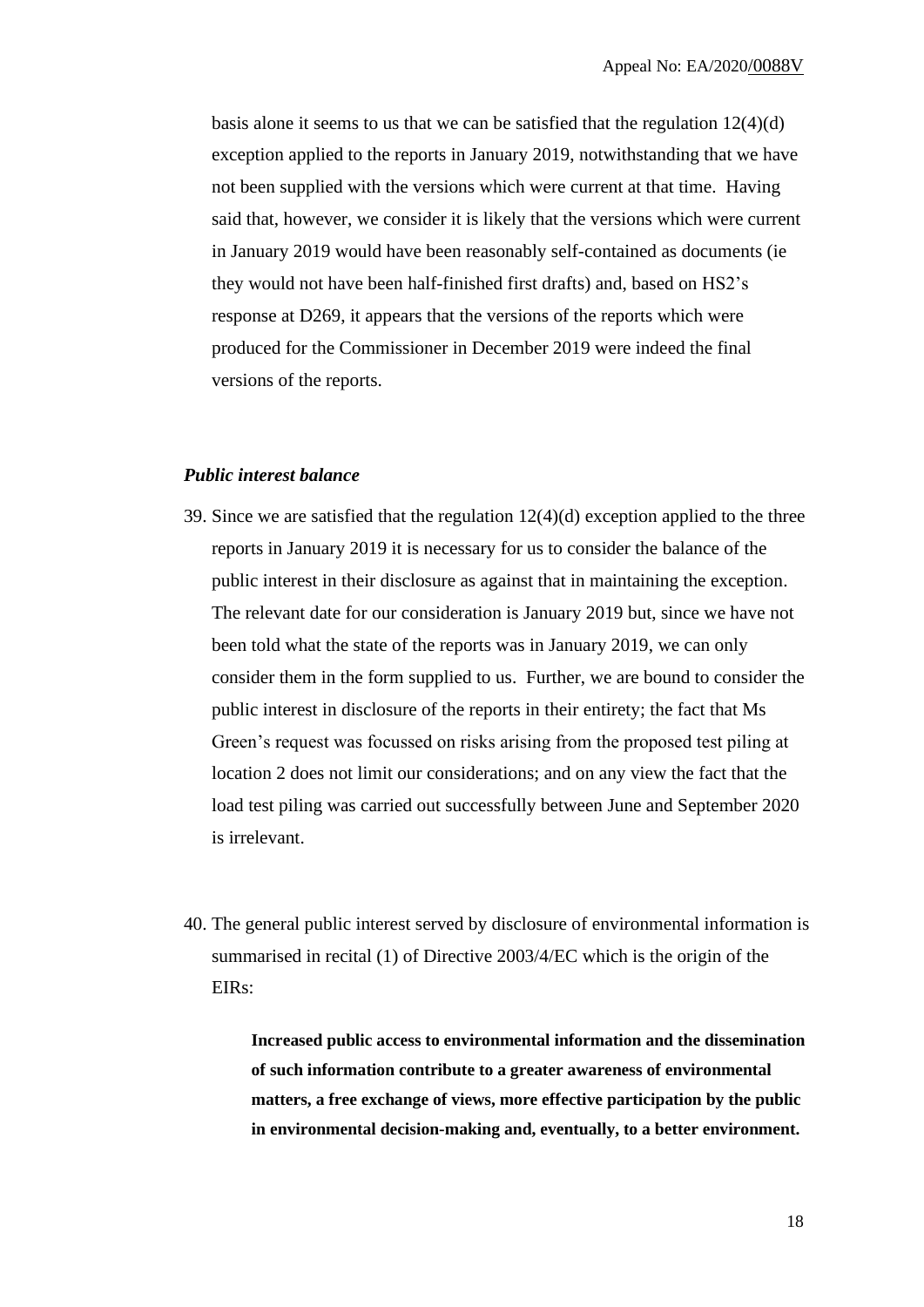It is clear from this statement that the purpose of making environmental information public is not only to give the public greater awareness and reassurance but also so that they can take part in decision-making about environmental matters.

- 41. The reports in question in this case concern a major infrastructure project which gives rise to substantial and legitimate environmental concerns. They specifically relate to the risks of contamination to the drinking water supplied to up to 3.2 million people resulting from the construction of the HS2 line. This is clearly environmental information of a fundamental nature of great public interest, as amply demonstrated by Affinity's Petition and the letter from HS2 to the local MP, Nick Hurd, dated 10 July 2019 which Ms Green produced for the Tribunal.
- 42. At the time of the request the test piling at location 2 was "imminent" (as HS2 accept at para 12 of the Response document) and work on the viaduct itself was presumably intended to start within a few months thereafter. Disclosure of the reports would clearly have contributed to the transparency of the process and would possibly have alleviated concerns on the part of the public at that stage. Furthermore, if the public were to have an opportunity for any meaningful participation in decision-making relating to the risks associated with the work and the way it was to be done, it seems to us that such disclosure needed to take place well before that work began, and on any view January 2019 was getting close to the start of the work. We therefore consider that the public interest in disclosure of the reports as at January 2019 was very substantial.
- 43. HS2's case on the public interest in maintaining the exception as at January 2019 is set out in their response to the Commissioner at pages D270-272 and their formal Response document at paras 33 to 35. In short, HS2 appear to rely on three points: first, the need for a "safe space" in which to undertake further investigations and discussions with relevant third parties (in particular the Environment Agency) in a highly technical area; second, that any proposals for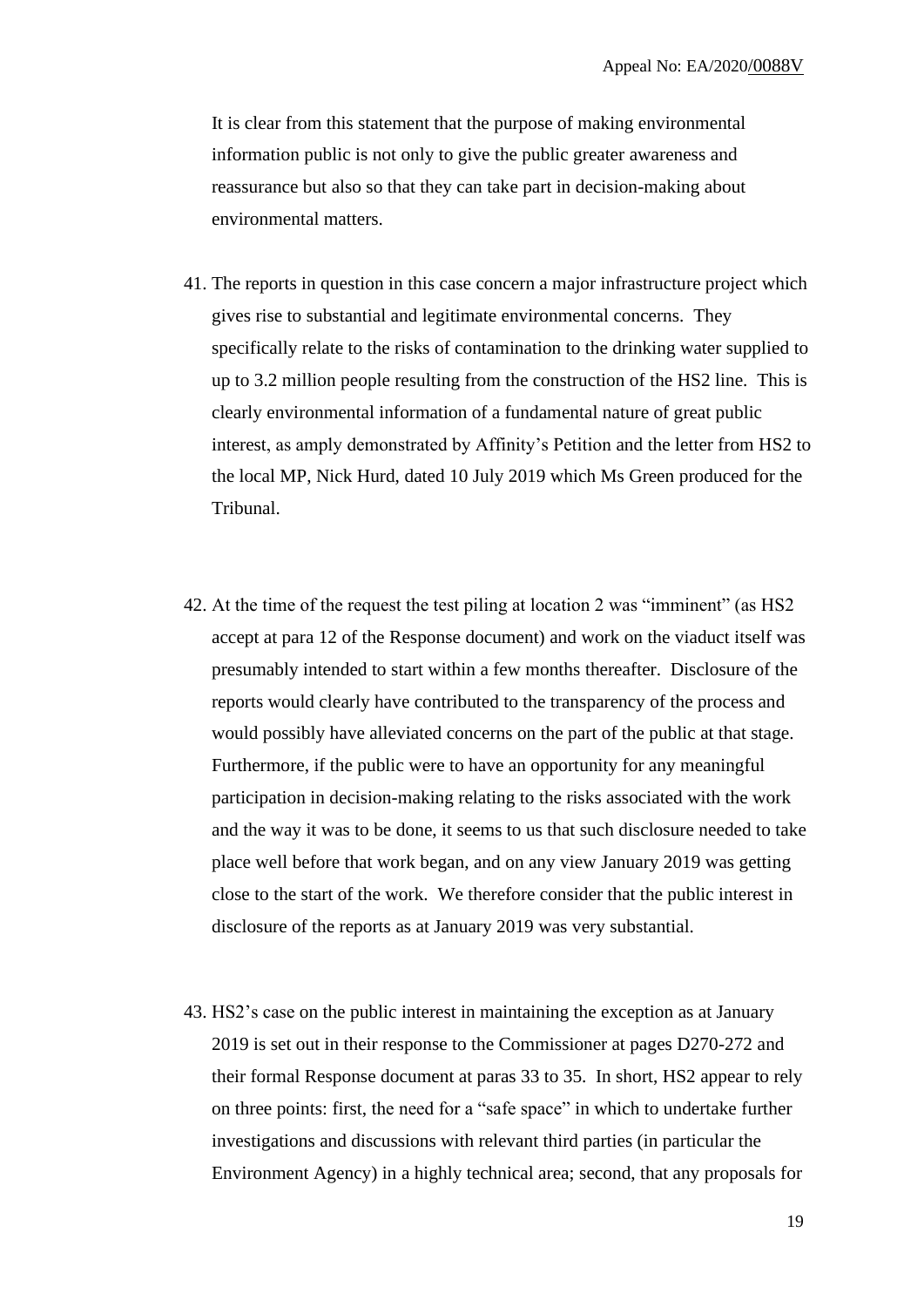works were to be submitted to and approved by the Environment Agency and would be subject to on-going monitoring; and third, that if "inchoate information" was released to the public it could be misleading and would involve HS2 in expending public money to correct false impressions.

44. As far as we can see the main reason for HS2 maintaining that there was a need for a "safe space" appears to be a concern that if the versions of the reports current in January 2019 were made public they "… could have been used to try and impact work undertaken in finalising the information" (see: Response at para 33). This theme is reflected in a statement at D271 where HS2 said to the Commissioner:

> **In this case a final decision on the measures for this area have not been taken. Once final decisions have been made the information will be made public and the public will be afforded the opportunity to review and comment on the proposed measures.**

It seems to us that such an approach almost entirely negates the possibility of the public having any input on the decision-making process in this kind of case, which goes against a large part of the reason for allowing public access to environmental information.

45. The suggestion that public officials concerned in making enquiries and freely discussing options to mitigate environmental problems might be discouraged or undermined by early disclosure of their work seems to us rather fanciful and was not supported by any kind of evidence; the case is not comparable in our view to that of senior officials indulging in "blue sky" thinking about policy options. We accept that the material is "highly technical" but we cannot see why a lack of understanding on the part of the public would have any negative impact on HS2's work; if a member of the public or a pressure group wanted to contribute to the debate in a way that was likely to have any effect on the decision-making process they would no doubt have to engage the services of someone like Dr Talbot, who would be able to enter the debate in a wellinformed and helpful way.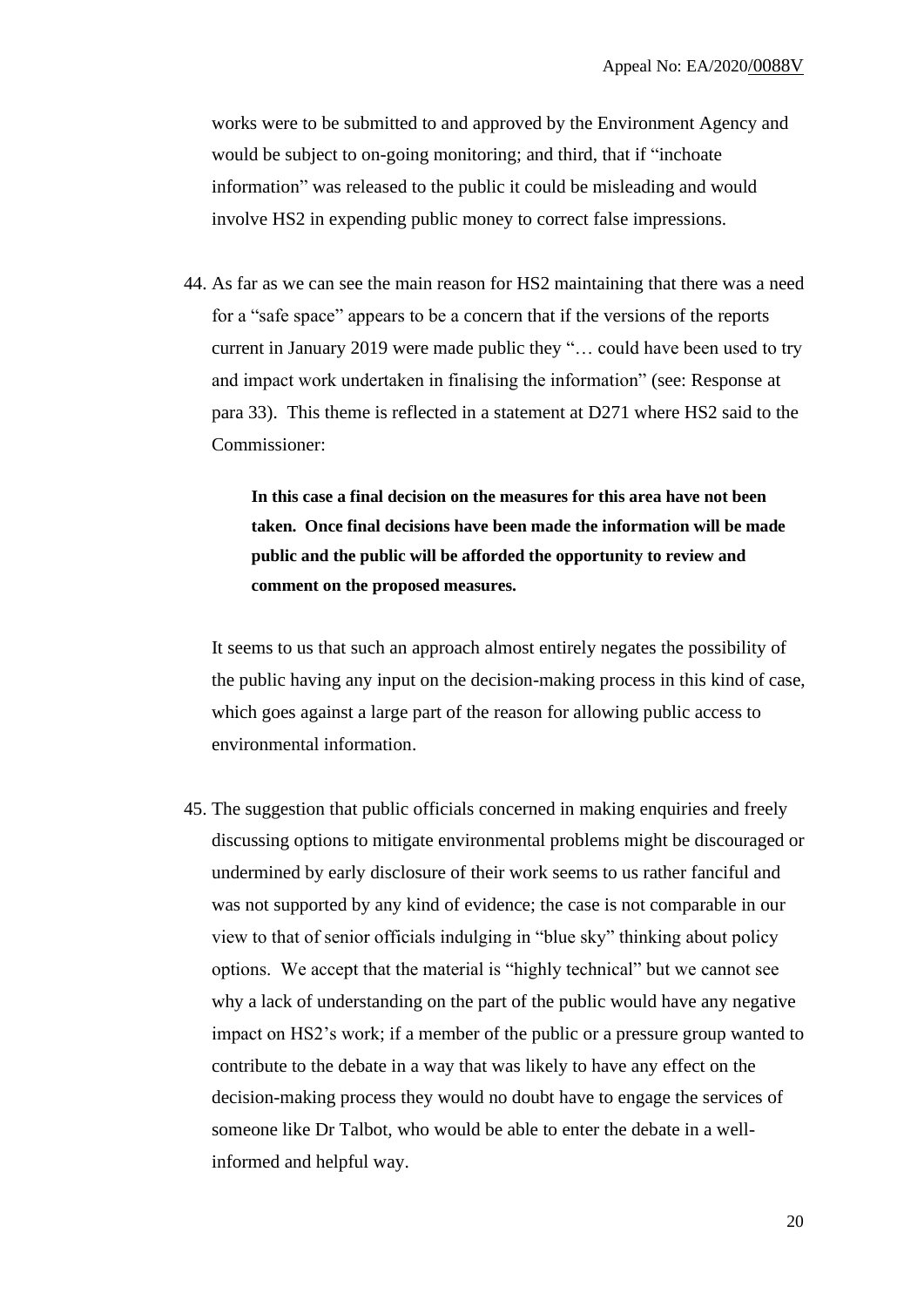- 46. HS2's second main point, that the Environment Agency will be approving and supervising everything, does not seem to us of great weight. Of course the Environment Agency is there to act in the public interest in relation to the environment but its involvement cannot be any kind of answer to the need for public knowledge of and involvement in environmental decisions. The EA is itself fallible and should be open to scrutiny. If the public could simply entrust everything to it there would be no need for the EIR.
- 47. HS2's third main point is that if inchoate information is released it could be misleading and they would incur unnecessary expense correcting false impressions. We were not presented with any specific evidence or examples to illustrate how this problem might have been encountered in practice. It does not seem to us a very compelling point.
- 48. Taking account of all the relevant circumstances, and bearing in mind the statutory presumption at regulation 12(2), we are of the clear view that, as at January 2019, the public interest in disclosure of the three reports identified by HS2 substantially outweighed that in maintaining the regulation 12(4)(d) exception. It was not therefore open to HS2 to rely on the exception to withhold the reports.

#### **(3) Regulation 12(5)(a) (public safety)**

49. The regulation 12(5)(a) exception was not relied on by HS2 in refusing the original request or at the review stage and it was not considered by the Commissioner but it is nevertheless open to HS2 to rely on it on appeal. HS2's case on its applicability is set out at paras 36 to 53 of their Response document. They say that they are entitled to withhold the redacted parts of the three reports on the basis that their disclosure would adversely affect "public safety". They say at para 40 that the redacted information is information which "… identifies the specific location of [their] sites in the Colne Valley area … and, more specifically, the detailed information of ground water access points"; if such information was disclosed, they say, it could be misused by protestors or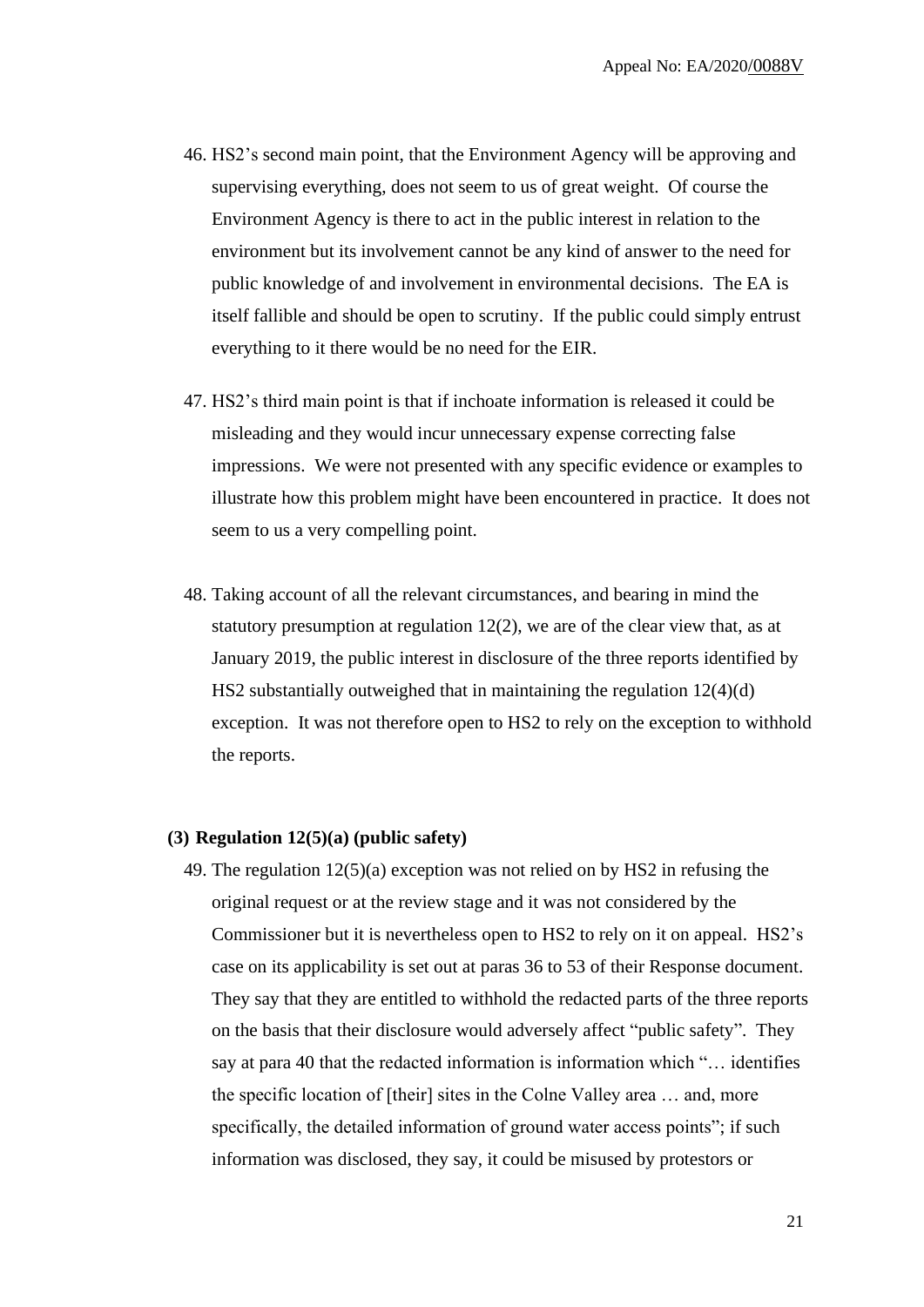terrorists to trespass on HS2 sites and cause damage and danger to HS2 workers and to themselves and enable them to infect the groundwater and thus the local water supply by introducing chemicals and other poisonous substances.

- 50. We accept that, if indeed disclosure of the redacted information would reveal sensitive locations and if those locations were likely be used in the way suggested, "public safety" would be adversely affected and the exception would apply. However, we have looked at the reports and the proposed redactions and have some difficulty in seeing how disclosure of the redacted material would have these effects.
- 51. We have not been able to find anything in the reports which specifically identifies the position of any of the HS2 worksites. But even if the positions of the worksites are identified somewhere in the reports, we consider that they are likely to be of considerable size and very obvious on the ground and that if anyone was determined to trespass on them and cause damage they would not need any of the information in the reports in order to do so. We note that at paras 44 and 45 of the Reply HS2 refer to the numerous instances of protestors already causing trouble at their worksites. We also note that a map showing the position of Load Test Piling location 2 formed part of the open evidence presented to us.
- 52. As to the site of ground water access points, the evidence was very unsatisfactory. Most of the redactions sought are instances where one or other Affinity ground access point is simply named in the text in a way that did not seem to us to raise any particular danger to public safety. We were not specifically directed to anything that could be described as a "detailed diagram or location information" (see para 46 of Reply) although we did ourselves note the maps at Figures 1, 2 and 3 in the second ("Groundwater Assessment") report produced by HSL: the only redactions that appeared to be sought in these maps were on Figure 3 which shows the position of some private abstraction points which are apparently "... pre-dominantly used for non-potable activities" (see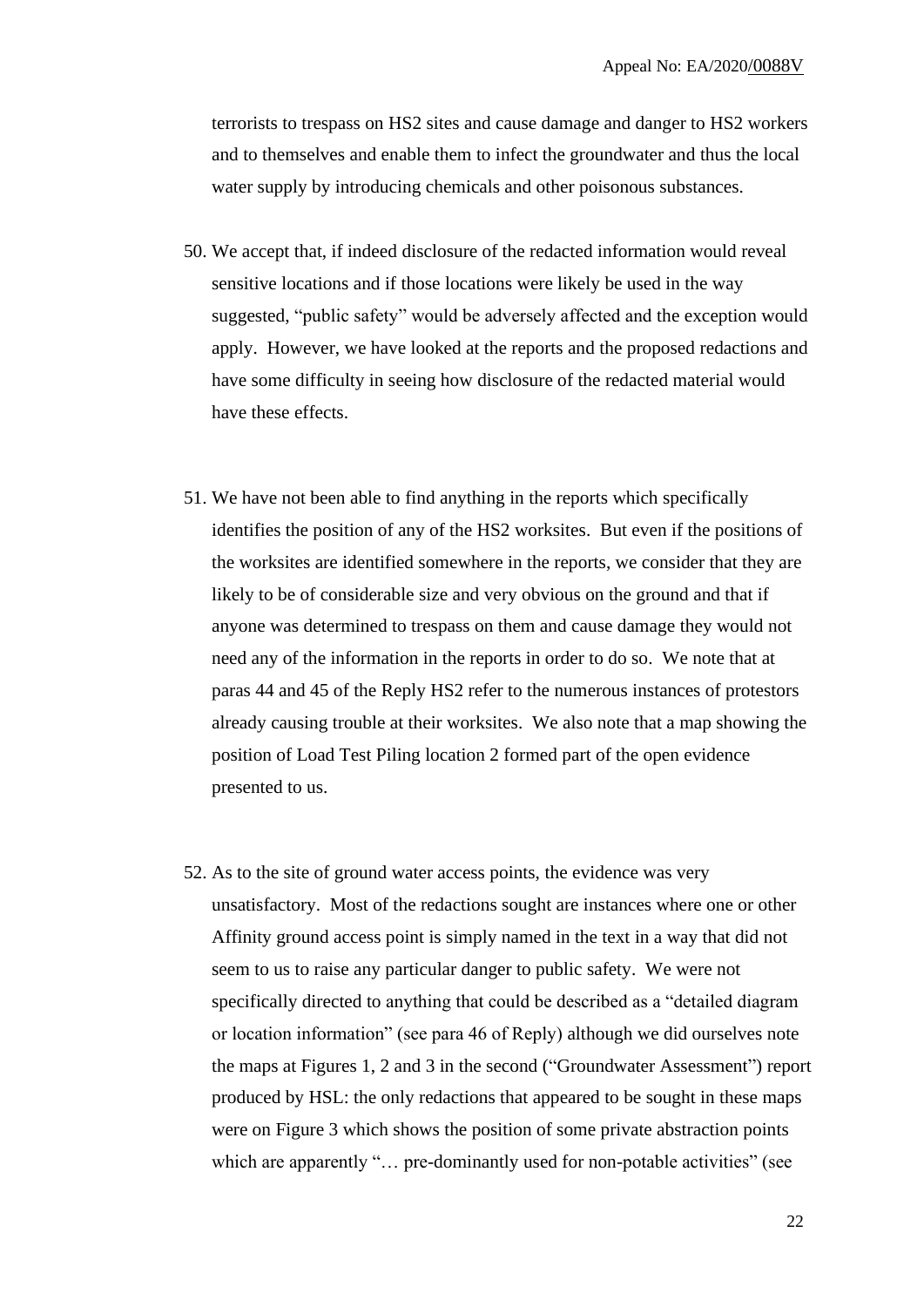para 4.3.10 of the report). We noted that the Environment Agency stated in their letter to Ms Green of 1 June 2020 that they had withheld data relating to the location of Affinity pumping stations and supply abstraction points on grounds of public safety; but Ms Green also drew our attention to a newspaper advertisement published by the EA which gave detailed national grid references for one of the relevant abstraction points.

- 53. Further, our confidence in the reliability of the case being advanced by HS2 in this connection was substantially undermined by their redaction of a reference at footnote 4 on page 16 of the first ("Options") report. We could not see any basis for withholding this reference; at best the redaction may have been the result of a rather rushed approach to the redaction exercise and the fact that it appears to relate to some abstraction boreholes; at worst it arose from a desire not to publicise the existence of the subject matter of the reference for some reason.
- 54. In the course of the hearing we specifically sought Mr Bird's assistance as to how disclosure of the redacted material would cause the problems HS2 rely on but he was not able to assist in any substantial way. We offered him the opportunity to address us in closed session so that he could explain in detail what exactly would be revealed by the redacted information and how it might be misused but he declined that offer.
- 55. We are therefore not satisfied that the regulation 12(5)(a) exception applied to the relevant redacted material. In case we are wrong about that we have considered the public interest balance in any event. We have considered the general public interest in disclosure of the reports at paras 40 to 42 above. The redacted sections of the reports are of course only a part of the material in them but they seem to us of some importance to an overall understanding of what the reports are saying. On the other hand, we consider that if regulation  $12(5)(a)$ did apply to the redacted material it certainly only applied to some of the redactions and that the net effect of disclosure in terms of public safety would